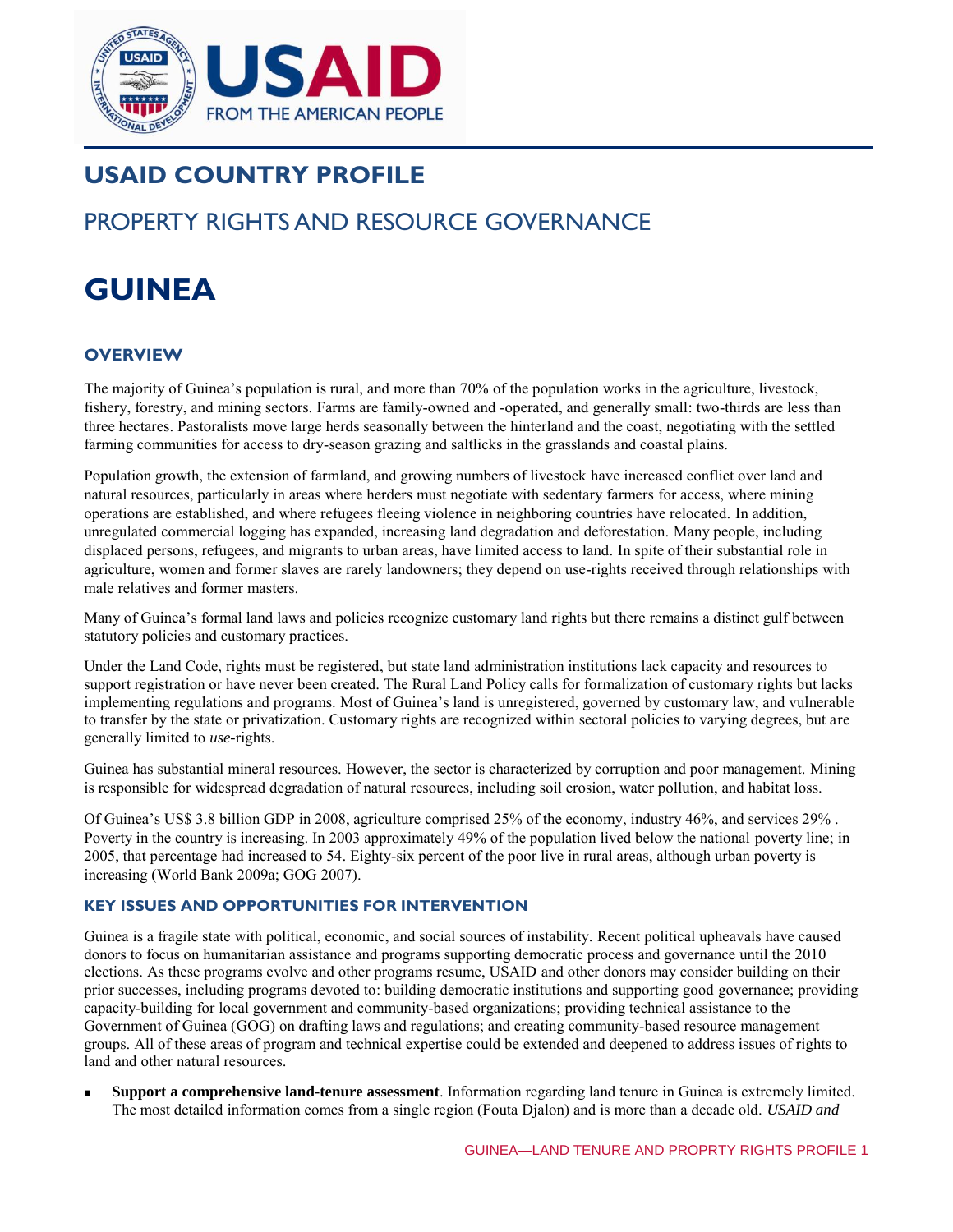*other donors could fill the significant gap in knowledge by assisting with the design and implementation of a land tenure and property rights assessment.* 

- **Conduct legal framework analysis**. Guinea's legal framework governing land, forestland, water, and minerals is fragmented and incomplete, and in some cases has lacked implementing regulations and programs. The Land Code was not designed with rural land in mind, and the Rural Land Policy remains largely unimplemented*. USAID and other donors could help the GOG identify needs for additional or revised law, fill gaps and close unintended loopholes, and draft implementing regulations and programs.*
- **Improve women's land rights**. USAID and other donors have experience working with gender issues in Guinea, especially in the education sector and through governance programs aimed at women's organizations. *Using these programs as a foundation, donors could develop and extend programs to include land-rights education and capacitybuilding for women's groups, focused on the identification and assertion of rights, such as in the event of divorce or the death of a spouse. Working with local NGOs or academic institutions, donors could support the design and development of legal aid programs for women that provide public-awareness building, legal literacy campaigns, and technical services to women's organizations*.
- **Strengthen land institutions**. Guinea's legal framework devolves authority over many land issues to Land Commissions and other local entities. The effort to devolve and decentralize land administration has not been successful to date, in large measure due to the lack of capacity within the institutions. *USAID and other donors could apply their past experience working directly with governments and community-based organizations in the forestry sector in Guinea to build further local administrative capacity in the forestry sector, and could extend that expertise to the land sector. Special attention could be given to issues regarding the management and administration of farmland and pastures.*
- **Extend co-management programs**. USAID and other donors have long been engaged in community-based comanagement programs for forestland areas in Guinea. *Donors could use the current hiatus in program work as an opportunity to evaluate experience, gather lessons learned and best practices, and develop model programs. The programs could be extended throughout the country's forest areas and potentially reframed to extend to other resources, such as grazing land, land with mineral resources, and water.*

FOR MORE RECENT LITERATURE:

<http://usaidlandtenure.net/guinea>

Keywords: Guinea, tenure, agrarian, land law, land reform, property rights, land conflicts, water rights, mineral rights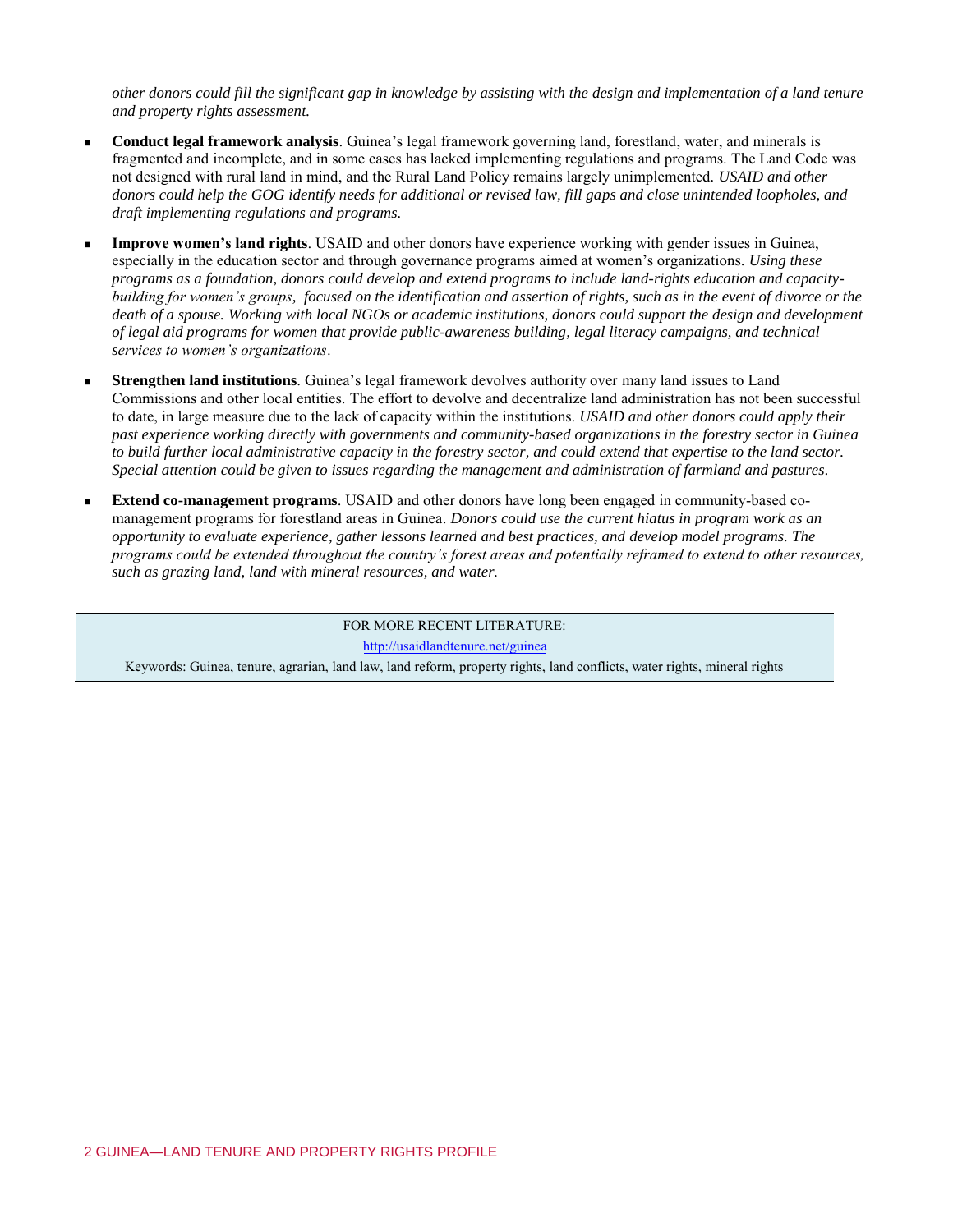## **SUMMARY**

.

The Republic of Guinea, formerly known as French Guinea, suffers from political, economic, and social instability. The country's GDP has been stagnant since 2002, with poverty increasing. Following a 2008 *coup d'état*, Guinea has been governed by a military junta. The U.S. government has suspended all non-humanitarian aid to Guinea, except for programs in support of the democratic process, until the country holds elections. Guinea is bordered by six countries: Cote d'Ivoire Guinea-Bissau; Liberia; Mali; Senegal; and Sierra Leone.

Two-thirds of Guinea's population is rural, and more than 70% of the population works in the agriculture, livestock, fishery, forestry, and mining sectors.

Conflict over rights to land and natural resources is common, particularly in areas where herders compete with sedentary farmers, where mining operations are established, and where refugees fleeing violence in neighboring countries have relocated. Some portions of the population, including displaced people, refugees, and migrants to urban areas, have limited access to land.

| <b>BOX 1. MACRO INDICATORS</b>                             |      |                   |
|------------------------------------------------------------|------|-------------------|
|                                                            | Year | <b>Score</b>      |
| Population, total                                          | 2008 | 9,833,055         |
| Population ages 0-14: 15-64: 65+ (% of total)              | 2008 | 42.9, 53.8, 3.2   |
| Population growth (annual %)                               | 2008 | 2.2               |
| Rural population (% of total population)                   | 2008 | 65.6              |
| Population density (people per sq. km)                     | 2008 | 40.0              |
| Literacy rate, adult total (% of people ages 15 and above) | 2003 | 29.5              |
| Land area: Surface area (sq. km)                           | 2008 | 245,860           |
| Arable land (% of land area)                               | 2005 | 4.9               |
| Agricultural land (% of land area)                         | 2005 | 51.2              |
| Permanent cropland (% of land area)                        | 2005 | 2.7               |
| Irrigated land (% of cropland)                             | 2003 | 5.4               |
| Forest area (% of land area)                               | 2005 | 27.4              |
| Nationally protected areas (% of total land area)          | 2006 | 6.1               |
|                                                            |      |                   |
| Renewable internal freshwater resources per capita         |      |                   |
| (cubic meters)                                             | 2008 | 22,984            |
| Annual freshwater withdrawals, agriculture: domestic:      |      |                   |
| industry (% of total freshwater withdrawal)                | 2007 | 90.1, 7.9, 2.0    |
| Crop production index $(1999-2001 = 100)$                  |      | 111.7             |
| Livestock production index $(1999-2001 = 100)$             | 2005 | 120.5             |
|                                                            |      |                   |
| GDP (current US\$)                                         | 2008 | \$3,798,727,273   |
|                                                            |      |                   |
| GDP growth (annual %)                                      | 2008 | 4.7               |
|                                                            |      |                   |
| Agriculture: Industry, Manufacturing: Services, Value      |      | 24.8; 46.4; 28.8, |
| added (% of GDP)                                           | 2008 | 29                |
|                                                            |      |                   |
| Ores and metals exports: imports (% of merchandise         | 2008 |                   |
| exports: imports)                                          | 2006 |                   |
| Aid (% of GNI)                                             |      | 4.99              |
| Source: World Bank, 2009, World Bank 2008                  |      |                   |
|                                                            |      |                   |

Women and former slaves are rarely landowners; they depend on use-rights received through relationships with male relatives and former -masters."

Agriculture is dominated by subsistence-level farming. Population growth and low agricultural productivity have increased pressure on grazing and forestland as local communities struggle to meet needs for fuel, food, and income. Unregulated commercial logging has expanded, increasing land degradation and deforestation.

Many of Guinea's formal land laws and policies recognize customary land rights but lack implementation. Under the Land Code, rights must be registered, but state land administration institutions lack capacity and resources to support registration. The Rural Land Policy calls for formalization of customary rights but lacks implementing regulations and programs. Most of Guinea's land is unregistered and governed by customary law: rights to this land are vulnerable to transfer by the state or privatization.

Sustainable water resource management for Guinea is critical. Guinea's water quality affects every major West African river. Agriculture accounts for 90% of total water withdrawal in the country. Drinking water supply is in poor condition and all water resources are increasingly threatened by human activity and pollution.

Rich in forest resources, Guinea maintains 3 million hectares of forest for conservation of biodiversity and 490,000 hectares for the protection of soil and water. However, cultivation, grazing of domestic animals, hunting,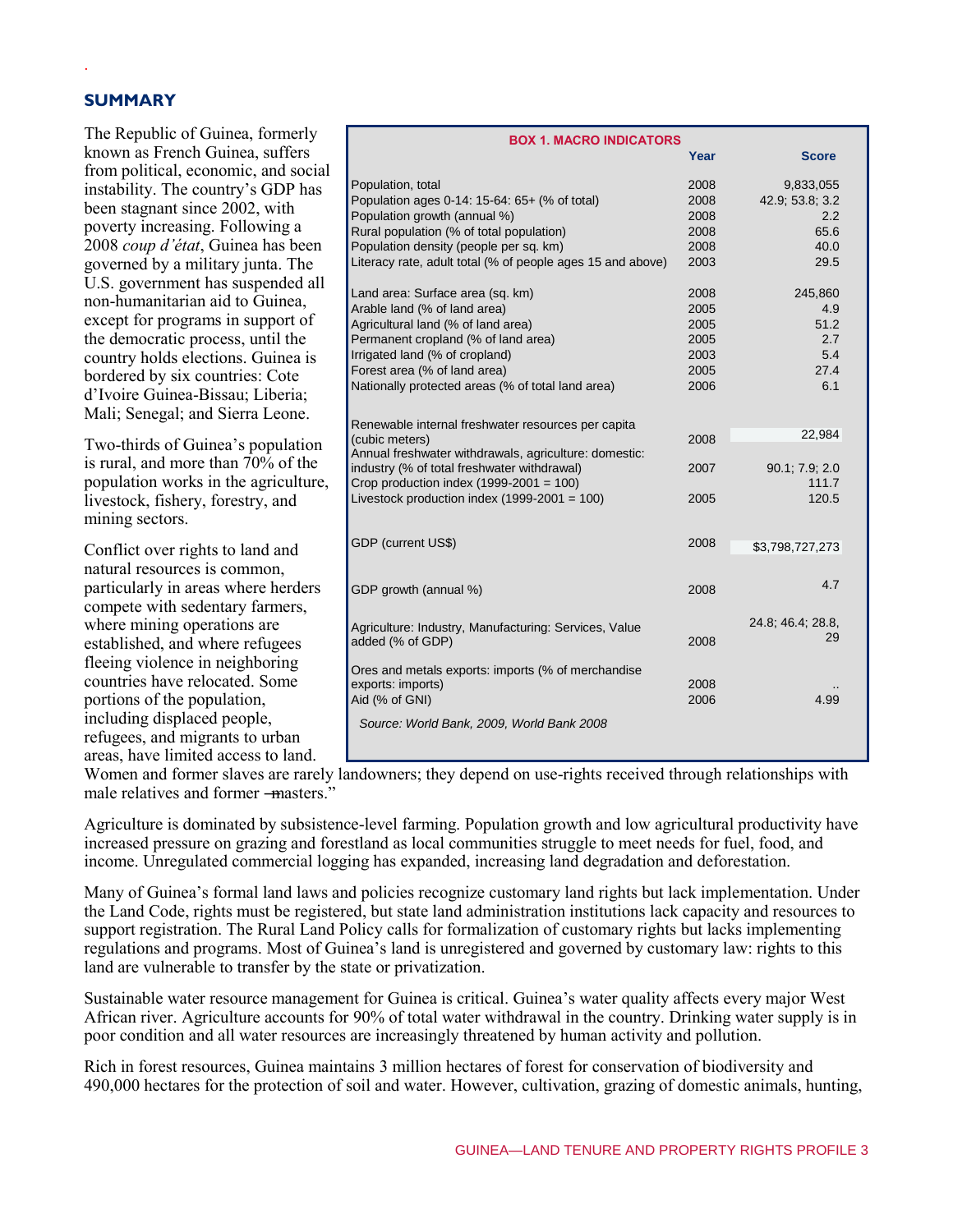and unregulated harvesting of natural resources in forest areas – coupled with logging, mining, and infrastructure development – have resulted in deforestation.

Guinea has substantial mineral resources, including bauxite, iron ore, gold, diamonds, and uranium. Mining accounts for 90% of the country's export earnings, and the sector has struggled with corruption and poor internal and environmental management. Women make up 75% of artisan or small-scale mining in Guinea. The mining sector has caused widespread degradation of natural resources, including erosion, destruction of soil, water pollution, and habitat loss. Donors are providing the government with assistance to help reform and manage the sector for the benefit of the country's population.

## **1. LAND**

## **LAND USE**

Of Guinea's 2008 US \$3.8 billion GDP, agriculture comprised 25%, industry 46%, and 29%. Poverty in the country is increasing. In 2003 approximately 49% of the population lived below the national poverty line, and by 2005 that percentage had increased to 54. Eighty-six percent of the poor live in rural areas, although urban poverty is increasing (World Bank 2009a; GOG 2007).

Guinea's total land area is 245,860 square kilometers. Total water area is 140 square kilometers. Agricultural land comprises 51% of total land area, and 5% of cropland is irrigated. Conakry, the country's capital, is the largest of the 38 *urban communes* (urban areas) in the country. Forestland comprises 27% of total land area, and protected areas comprise 6.1% (World Bank 2009a).

The 2010 estimated population of Guinea is 10,324,025. Two-thirds of all people reside in rural areas. Population growth, low incomes, and high unemployment in rural areas have increased the reliance of Guinean smallholders on subsistence farming and environmentally inappropriate cropping patterns to meet food needs. Farmers cultivate marginal lands, convert woodlands to agriculture using slash-and-burn practices, and reduce or eliminate fallow periods. Investment in soil conservation is low. Erosion affects 10% of arable land, and the loss in soil fertility has contributed to a steady decline in agricultural productivity and increased environmental degradation (CIA 2010; Catterson et al. 2001; ADF 2005).

One-third of Guinea's population lives in urban areas; the urbanization rate between 2005 and 2010 was 3.5% annually. Rural-to-urban and international migration is expected to increase, causing the urban population to swell and challenging the urban housing supply, which is inadequate to meet current demand (UN 2010; Balbo 2009).

Guinea houses a quarter of West Africa's total mangrove wetlands, which stretch from Senegal to northern Angola. Guinea's protected areas include 156 classified forests, two national parks, and four biosphere reserves. According to the United Nations Food and Agricultural Organization (FAO), Guinea's formal protected areas include about 10% of its total land area (USAID 2007; World Bank 2009a).

Forests are used for cultivation, grazing, hunting, logging, and mining. Deforestation is currently occuring at an annual rate of 0.5% (USAID 2007; World Bank 2009a).

#### **LAND DISTRIBUTION**

Guinea has approximately 844,454 agricultural production units, the vast majority of which are family-owned and -operated farms. The farms are the main source of income and employment for the rural population, and are the primary source of food. Half of all farms in Guinea are less than 2 hectares, and two-thirds of all farms are less than 3 hectares. The average farm is 9.8 hectares, however, reflecting the presence of a small number of large farmers and unequal land distribution (GOG 2007).

In addition to its established farms, Guinea has a long history of pastoralism. The country's southern coastal zone provides dry-season grazing and saltlicks for large numbers of herds from the hinterland. Traditionally, the predominantly Fulani herders would negotiate with the customary authorities of the landholding Soussou Landouma and Baga for rights of access to the coastal plains and the grassland resources. More recently, the extension of farmland, growing numbers of livestock, and increasing pressure on natural resources have disrupted the negotiated system (Touré 2004).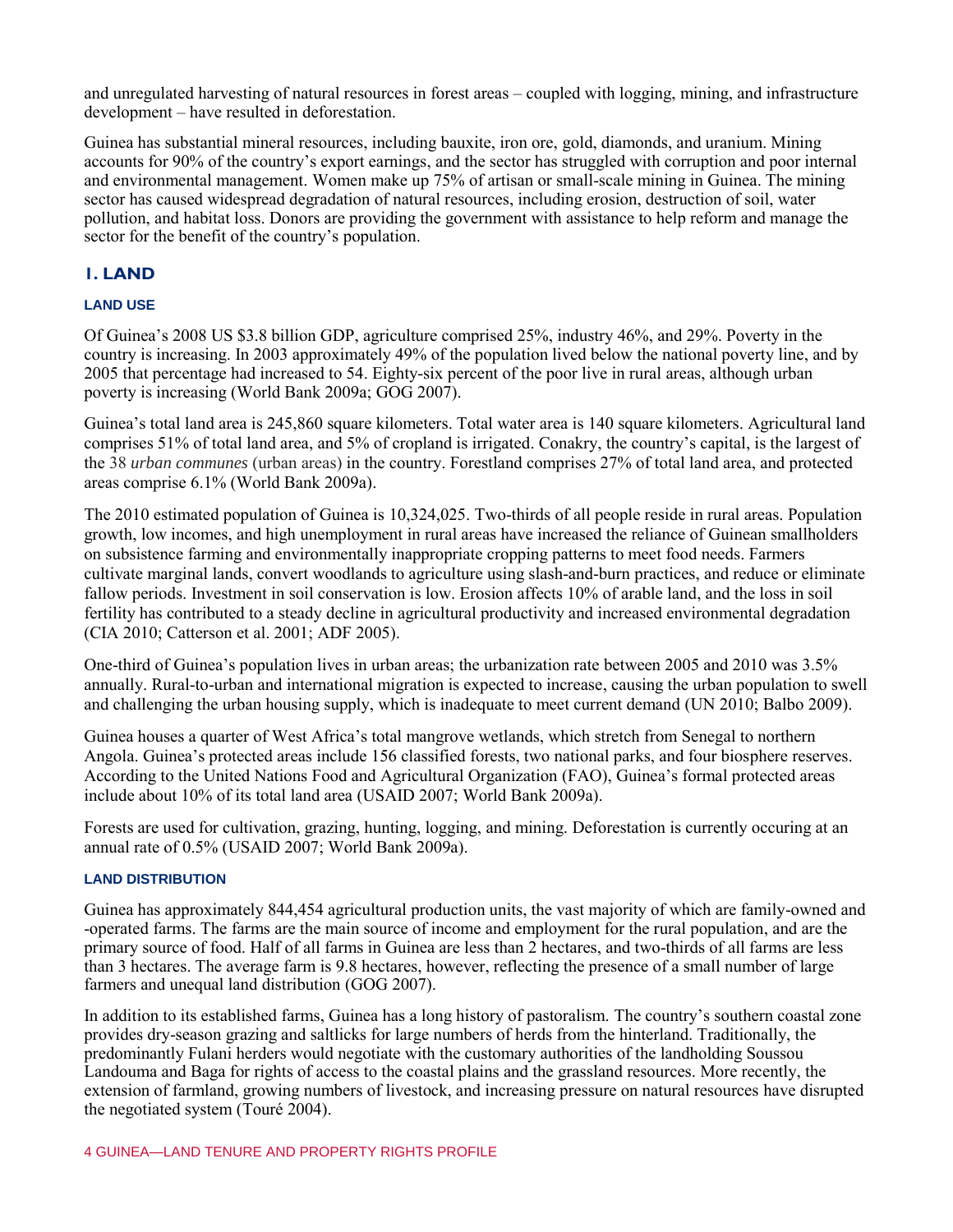Women are responsible for nearly 80% of the country's food production, but only a small percentage of women own land in Guinea. Instead, women obtain use-rights to agricultural land through their husbands and sons, and they are usually dependent on those relationships to maintain their rights of access to land (Fischer 1995; GOG 2007; Clapp 1993).

Limited access to seeds, agricultural tools, and arable land, as well as the impact of armed conflict in the subregion, has reduced food security. Many households have depleted food stocks and inputs in their efforts to assist refugees, internally displaced people (IDPs), and returnees from countries in conflict. In 2006, at least 10% of households faced constant food insecurity, and 18% of households were at risk (GOG 2007; CERF 2006).

Urban housing markets are generally inaccessible to low-income migrants. The number and extent of informal settlements, most lacking any services, are expanding (UNECA 2008).

Government intervention in past political regimes continues to impact land access. Prior to the Touré regime, members of the upper class kept slaves and controlled and benefited from their slaves' livestock herds. Touré's regime declared all land to be state-owned, forced the upper classes to return the herds to the former captives and granted them land-use rights. After the fall of the regime, the upper classes attempted to reappropriate land held by the former captives. The upper classes continue to control agricultural lands in many regions, while excaptives hold use-rights (Astone 1998; Cotula et al. 2006).

#### **LEGAL FRAMEWORK**

.

The evolution of the legal framework regarding land tenure, property rights and resource governance can be characterized as moving from a postindependence environment where private property rights and investment were not reflected in the statutory framework, to one where private property rights and promotion of international private investment are strongly considered. In regard to the latter, tenure legislation was, and in many cases still is, oriented toward the urban environment. Most recently, rural land policy provides explicit recognition of customary property rights and promises a forthcoming strategy to create avenues for the formalization of such rights and to bring them into the statutory system. Finally, environmental legislation has become much more participatory as a result of increasingly progressive decentralization laws that require stakeholder participation (USAID 2008).

The Constitution, known as the Fundamental Law of the Second Republic of Guinea (1990), guarantees its citizens the right to private property and the unalienable right to benefit from the country's natural resources (Reynolds and Flores 2009).

| <b>BOX 2. LAND TENURE INDICATORS</b>                                                                                       |              |  |
|----------------------------------------------------------------------------------------------------------------------------|--------------|--|
|                                                                                                                            | <b>Score</b> |  |
| Millennium Challenge Corporation Scorebook, 2009                                                                           | 0.566        |  |
| Land Rights and Access (Range 0-1; 1=best)                                                                                 |              |  |
| International Property Rights Index, 2009                                                                                  |              |  |
| Physical Property Rights Score (Range: 0-10; 0=worst)                                                                      |              |  |
| World Economic Forum's Global Competitiveness Index, 2008-2009                                                             |              |  |
| Property Rights (Range: 1-7; 1=poorly defined/not protected by law)<br>World Economic Forum's Global Competitiveness Index |              |  |
| Ease of Access to Loans (Range: 1-7; 1=impossible)                                                                         |              |  |
| International Fund for Agricultural Development, Rural Poverty Report,                                                     |              |  |
| 2001                                                                                                                       |              |  |
| Gini Concentration of Holdings, 1981-1990 (Range: 0-1; 0=equal                                                             | 0.51         |  |
| distribution)                                                                                                              |              |  |
| International Fund for Agricultural Development, Rural Sector Performance                                                  |              |  |
| Assessment, 2007                                                                                                           |              |  |
| Access to Land, 2007 (Range: 1-6; 1=unsatisfactory access)                                                                 | 3.5          |  |
| Food and Agricultural Organization: Holdings by Tenure of Holdings                                                         |              |  |
| Total Number of all Agricultural Holdings, Year                                                                            |              |  |
| Total Area (hectares) of all Agricultural Holdings, Year<br>$\qquad \qquad -$                                              |              |  |
| Total Number of Holdings Owned by Holder; Year<br>$\overline{\phantom{0}}$                                                 |              |  |
| Total Area (hectares) of Holdings Owned by Holder; Year<br>$-$                                                             |              |  |
| Total Number of Holdings Rented from Another; Year                                                                         |              |  |
| Total Area (hectares) of Holdings Rented from Another; Year                                                                |              |  |
| World Bank Group, Doing Business Survey, 2009                                                                              |              |  |
| Registering Property-Overall World Ranking (Range: 1-181; 1=Best)                                                          | 163          |  |
| World Bank Group, World Development Indicators, 2009                                                                       | 6            |  |
| Registering Property-Number of Procedures<br>$\overline{\phantom{0}}$                                                      | 104          |  |
| Registering Property-Days Required<br>World Bank Group, World Development Indicators, 1998                                 |              |  |
| Percentage of Population with Secure Tenure                                                                                |              |  |
| Heritage Foundation and Wall Street Journal, 2009                                                                          |              |  |
| Index of Economic Freedom-Property Rights (Range 0-100; 0=no                                                               | 20           |  |
| private property)                                                                                                          |              |  |
| Economic Freedom of the World Index, 2008 (2006 data)                                                                      |              |  |
| Legal Structure and Security of Property Rights (Range 0-10:0=lowest                                                       |              |  |
| degree of economic freedom)                                                                                                |              |  |
| Protection of Property Rights (Range 0-10; 0=lowest degree of                                                              |              |  |
| protection)                                                                                                                |              |  |
| Regulatory Restrictions of Sale of Real Property (Range 0-                                                                 |              |  |
| 10;0=highest amount of restrictions)                                                                                       |              |  |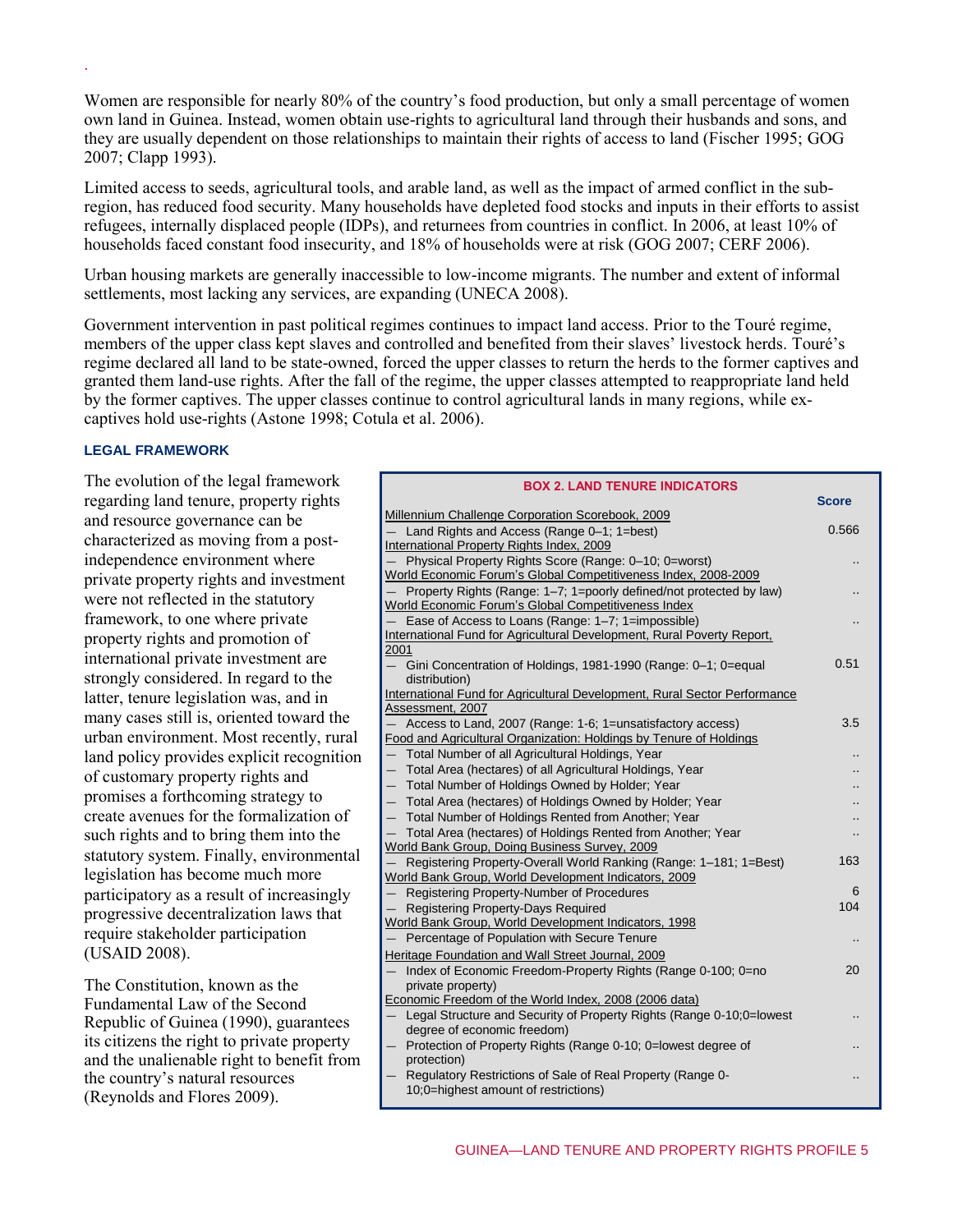The 1992 Guinea Land Code (*Code Foncier et Domanial*) introduced an elaborate land privatization and registration system – at least on paper. The code affirms state ownership of vacant land and grants individuals the right to own land. Land ownership is established through land registration. The Land Code also includes provisions for the establishment of Land Commissions in each *commune* and in the capital city of Conakry. However, the code is largely unenforced in rural areas (USAID 2008; AfDB 2008).

In response to this and the lack of success of the 1992 Land Code in rural areas, the GOG passed a Rural Land Policy in 2001 (*Déclaration de la Politique Foncière en Milieu Rural*). The policy recognizes certain customary land rights and calls for the development of legislation to formalize such rights. The code analyzes the existing land legislation and establishes new principles to guide future legislation and practices that: improve the effectiveness of existing land tenure legislation; clarify and secure land-tenure property rights; decentralize land tenure management and increase the participation of local actors; reinforce the land-tenure administration institutional framework; and seek to harmonize property rights across existing bodies of natural resource legislation. However the policy lacks application texts and so is not yet functioning (USAID 2007; USAID 2008).

The Pastoral Rights Law of 1995 (*Loi du 29 Août 1995 Portant Code Pastoral*), grants herders open and free access to pastoral areas and natural resources in pastoral areas, with restrictions against overuse, and the requirement to respect the customary rights of other users. The Pastoral Code endeavors to grant greater security to livestock herders while encouraging sustainable use of pasturelands and better integration with agriculture. The Code regulates: 1) the organization of natural resource use for livestock-rearing; 2) the preservation of pastoral rights of use; and 3) resolution of conflicts between herders and farmers (Grell and Kirk 2000; Touré 2004).

In general, natural resource legislation remains spread across many sectors (e.g., land, forests, water, minerals) and many of the provisions both within a given code and between and among codes may be inconsistent or contradictory. Implementation of laws is also a challenge due to a lack of key implementing decrees as well as capacity and resources (USAID 2008).

There remains a distinct gulf between statutory policies and customary practices. In general, customary property rights remain dominant in rural areas. Customary rights are secured by the person who initially cleared the piece of land. Management and use rights of the land fall to the land founder's family or descendants, but the ownership of land remains with the state. Usufruct land rights are recognized within the formal legal system as well as the customary system. The legal regime is in Guinea is further complicated by the fact that, for Guinea's large Muslim population (80% of the total population), a blend of formal law, Islamic (*Shari'a*) law and customary law governs property transactions, especially those related to marital property and inheritance. For example, although formal law may provide equal rights of inheritance to men and women, any disputes arising from inheritance may be resolved outside the formal court system at the village or local administrative level. In settling such cases, local communities may give precedence to customary law, *Shari'a* law or some combination of the two (Reynolds and Flores 2009; AfDB 2008; World Bank 2006: USAID 2008).

#### **TENURE TYPES**

Land tenure in Guinea can be classified into statutory and customary and falls along a rural-urban divide. Land tenure legislation is more oriented toward urban areas. The Land Code recognizes private ownership of land, and the formal law grants owners rights to use and alienate land held in ownership. Land rights must be registered with the national land registry and be included within a local land tenure plan. Once established, land rights registered under formal law are enforceable against competing claims. In urban areas, especially Conakry, demand for land is greater than supply, and residents rely on legal titles to determine land ownership (USAID 2008; USAID 2007).

The Land Code recognizes state-owned public land, which includes areas that provide public services or are used by the public. Such land cannot be alienated. Some state land is classified as within the private domain (such as land identified as vacant or unclaimed) and can be alienated (USAID 2008).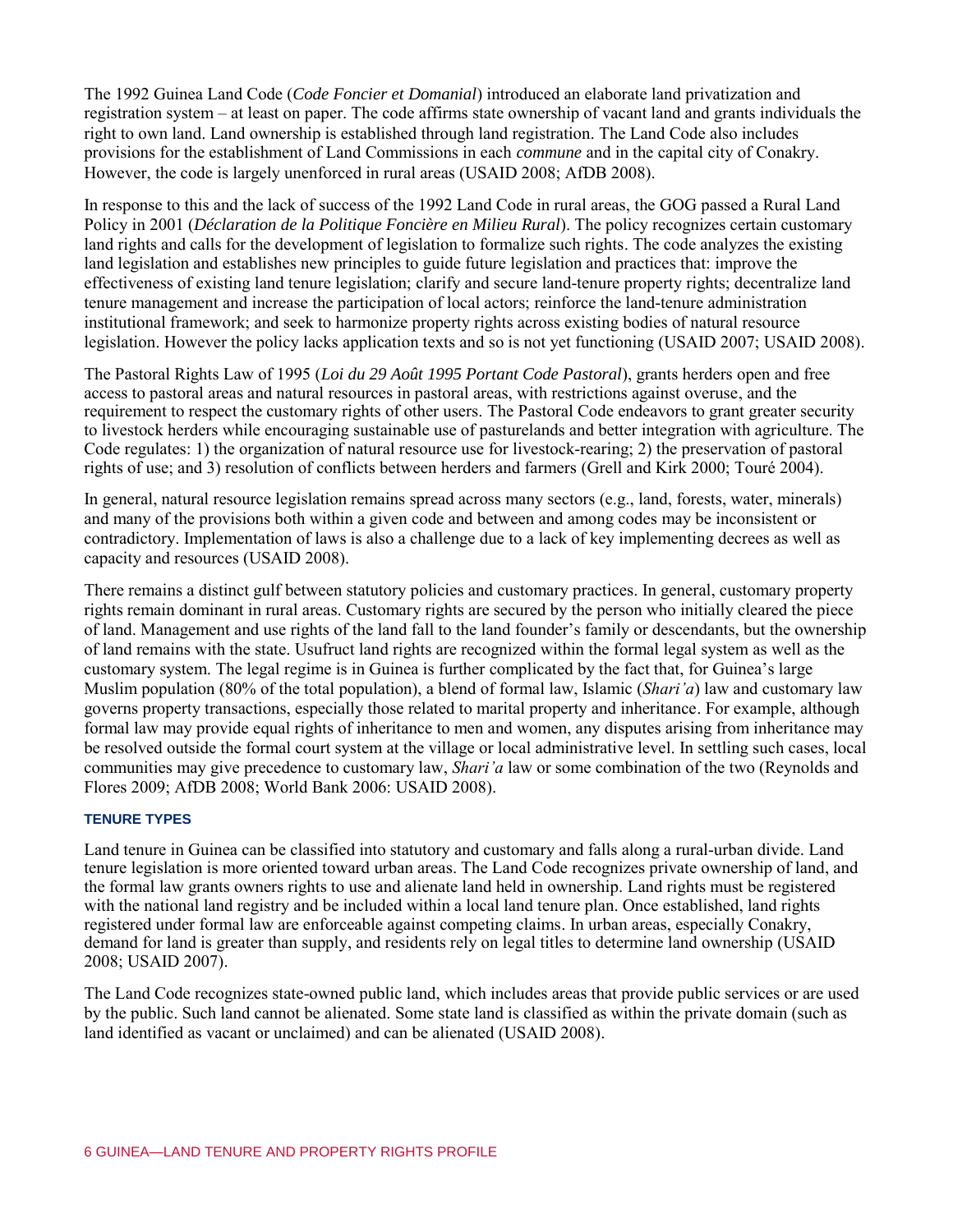The Land Code also provides that ownership rights under customary law may be registered and granted status under formal law provided that the landholder has occupied the holding for a statutory period of time and has made a sufficient level of investment in the land. The Land Commissions (described below) determine the requisite level of investment, which can include creation of structures and infrastructure or the development of plantations, irrigation, and cultivation. Registration requires a public process to confirm the occupant's rights and the lack of competing claims to the land. Few rural people have the knowledge and resources to register land, and the state has limited capacity to register land. The Land Code stipulates that *unregistered* land in rural areas (the vast majority of rural land) is owned by the state (USAID 2008; USAID 2007).

While this formal land tenure system with transferable ownership rights exists in some parts of the country, most of Guinea's tenure systems and types are based on informal and customary law. The customary tenure structures include a range of tenure forms, including individual and communal ownership, use rights, and pastoralist rights. Customary tenure systems vary by region, but are characterized by the following general attributes: (1) land and resources are inalienable, (2) access to land is secured by social identity and kin-group membership; and (3) different use-rights may be granted for the same land. As the population increases, customary rights have increasingly focused on families and individuals, rather than on lineage and tribe (World Bank 2006; Fisher 1995; Winter 1999).

In the Upper and Middle Guinea regions, the *tongo* regime for common property management is common. The *tongo* is an alternating common property regime that regulates access to vegetation and wildlife in village commons and on individualized lands on a seasonal basis*.* Under this system, seasonal produce and wildlife are assured of reaching full maturity. The system is governed by village institutions and applies to fishing areas, fruit and palm trees, sacred forests, and village water sources (Freudenberger et al. 1997).

With Guinea's wide range of tenure arrangements it is important to note that the relationship between statutory and customary property rights systems is also often very site-specific and may exhibit countless regional variations (USAID 2008).

## **SECURING LAND RIGHTS**

.

Guineans may secure land rights through purchase, inheritance, lease, loan, borrowing, gift, sharecropping, exchange, and appropriation (through clearing vacant land) (World Bank 2006; Fischer 1995).

To secure formal rights, land must be registered with the national land registry. Registration of land upon formal sale in Guinea is accomplished in the following six steps: 1) obtain a map indicating the extent and boundaries of the property; 2) confirm identity of landowner and a clear title at the Land Registry (*Bureau de la Conservation Foncière*); 3) obtain tax clearance from authorities; 4) sign the sale contract as written and witnessed by the notary; 5) register the sale contract with the National Tax Authorities (*Service des Impôts*); and 6) transfer the final ownership with the Land Registry (*Bureau de la Conservation Foncière*). Registration requires 104 days and 14% of the property value (World Bank 2008).

Formal sales and lease agreements are not the only means by which people can have access to land, particularly for disadvantaged groups. Sharecropping, exchange and borrowing are important institutional arrangements to secure land tenure. Land borrowing may be short term (e.g., one or two seasons) or long term. Short-term borrowers may pay for the right to use the land while long-term borrowers have a number of arrangements. In some cases, the landholder is a former —**modeler** of a former slave, and the ex-slave has been using the land free of cost, although his use of the land is restricted (UNECA 2008; Fischer 1995).

Customary rights are secured by the person who initially cleared the piece of land (known as the land's ―founder‖). Use-rights are allocated on the basis of social customs and kinship relations. However, the right to *use* the land is not considered ownership. As stated in the Legal Framework section above, unregistered rural land (*terres vacantes et sans maître*) – nearly all of the land that exists in rural areas – legally remains the property of the state (World Bank 2006; Fischer 1995; USAID 2008).

Pastoralists generally have guaranteed rights of pastoral use (mainly grazing rights), and rights to use harvested fields (crop residue) and natural resources such as water. In some parts of the country, grazing lands are open to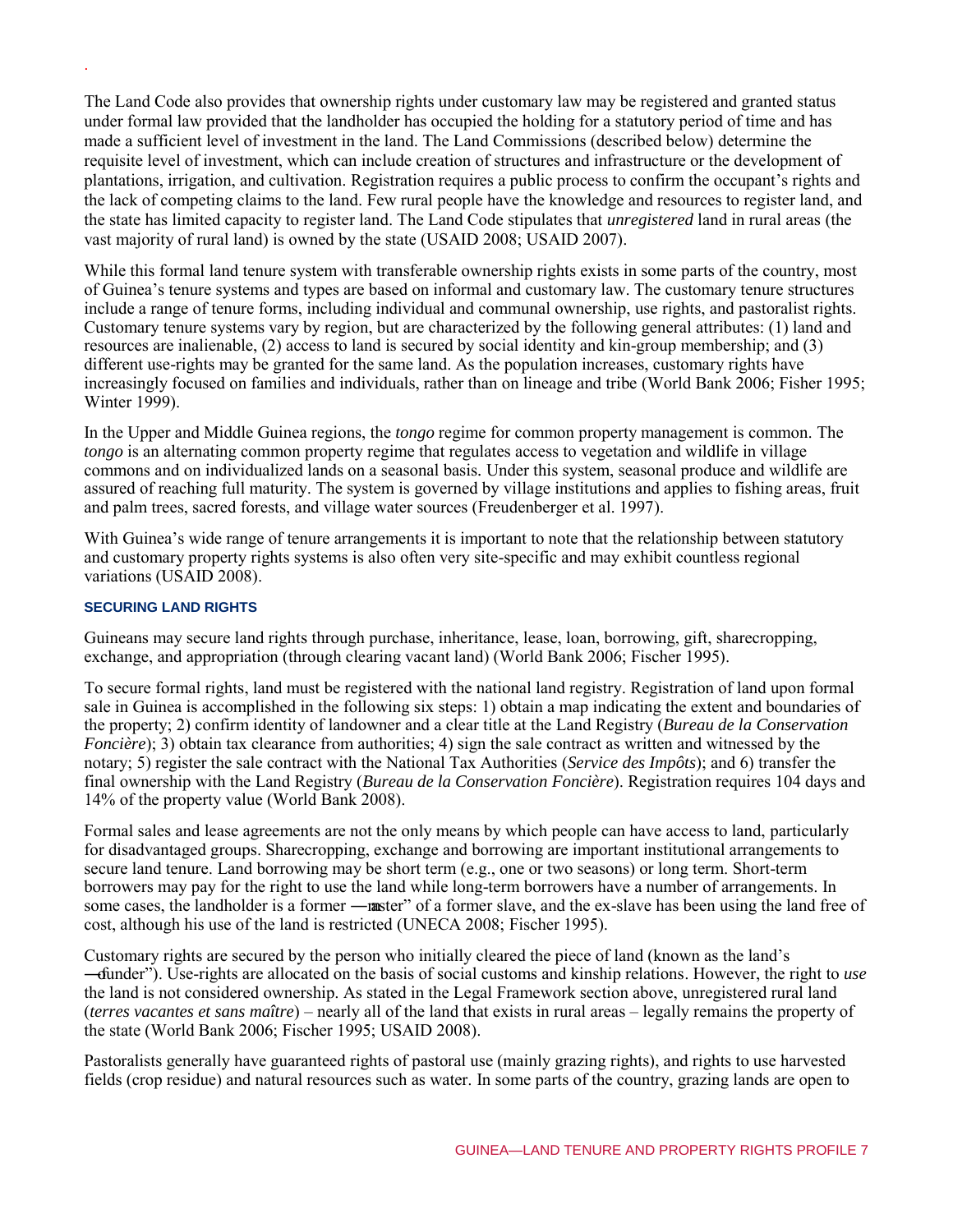the assertion of private interests and privatization of pastures as grazing reserves. Local governments also have the authority to create common pastures for herders and to impose use-taxes (Touré 2004).

## **INTRA-HOUSEHOLD RIGHTS TO LAND AND GENDER DIFFERENCES**

Guinea's Fundamental Law guarantees women and men the right to own property and prohibits discrimination on the basis of sex. The Land Code makes no distinction between men and women. The Family Code permits spouses to enter marriage contracts in which they may mutually agree to specify the mode of property ownership as joint, separate, or shared in proportions (Hartl 2004; Reynolds and Flores 2009).

| <b>BOX 3. LAND AND GENDER INDICATORS</b>                    |  |
|-------------------------------------------------------------|--|
| OECD: Measuring Gender In (Equality)—Ownership Rights, 2006 |  |
| Women's Access to Land (to acquire and own land) (Range:    |  |
| 0-1; 0=no discrimination)                                   |  |
| Women's Access to Property other than Land (Range: 0-1;     |  |
| 0=no discrimination)                                        |  |
| Women's Access to Bank Loans (Range: 0-1; 0=no              |  |
| discrimination)                                             |  |
| FAO: Holders of Land Classified by Sex, 1993                |  |
| Percentage of Female Holders of Agricultural Land           |  |

## Although Guinean formal law supports

equality of land rights, under customary law and traditional practice women tend to be highly marginalized. Only 14% of adult women are literate, compared to 46% of men. Early marriage and polygamy are common. In most areas women rarely assert ownership rights to land, but rather depend on use-rights to land owned by male relatives. In the Fouta Djalon region, a woman loses her use-rights to land if she leaves her husband's household, as in the case of divorce, although the woman's male children usually retain their inheritance rights. A woman's right to land upon the death of her husband is less clear cut, but in many areas she may retain use-rights if she has male children who will inherit the land in the future (GOG 2007; Astone 1998; Fischer 1995; OECD 2009.).

Historically, women have had a very limited role in managing natural resources. During Touré's regime, women's participation increased; Touré required women to participate at every level of governance, including within villages. However, these efforts were contrary to traditional gender norms, and women's participation gradually diminished. Recent donor programs in natural resource management and rural livelihood activities seek to improve women's participation in resource management (Astone 1998, USAID 2002a).

Increased out-migration of men from rural areas and the pressures of a cash economy have increased women's role in farming in recent years. In addition, some Fulbe in Guinea have a matrilineal inheritance system, in which women inherit land from their mothers. Overall, however, women's percentage of landownership and control of land remains low (GOG 2007; Hartl 2004; Astone 1998; Fischer 1995; OECD 2009; Bruce 1996).

Finally, inheritance rights for widows frequently do not reflect the principles of equal property ownership acquired during marriage. For example, a childless widow's inheritance, if there are child heirs or other widows with children of the deceased, is calculated on the basis of every five years of a marriage —based on dignity and devotion." Islamic law provides for inheritance of property by girls and women, at a percentage of the share taken by boys and men. However, in some areas customary law trumps Islamic law to deny women their share. In Fouta Djalon, for example, the eldest son has traditionally inherited the largest portion of his deceased father's wealth, and women have not been allowed to inherit land (ILC 2004, 9; Feder and Noronha 1986; Fischer 1995).

#### **LAND ADMINISTRATION AND INSTITUTIONS**

Both statutory and customary institutions strongly influence local patterns of control and access to land and natural resources. Faced with this plurality, Guinea has embarked on reforms that create administrative and institutional arrangements that seek to: (a) involve stakeholders more widely in providing more tenure security, in routine management, and even in setting new directions; (b) ensure greater cooperation and coordination among disparate land- and resource-related sectors; and (c) decentralize land tenure governance (USAID 2008).

At the national level, land tenure and natural resources legislation, policies and plans have been implemented by ministries and agencies that continue to shift and reorganize. Current Ministries applicable to land tenure and natural resources include: the Ministry of Agriculture; Ministry of Construction and Public Land Management; the Ministry of Decentralization and Local Development; the Ministry of Environment and Sustainable Development; and the Ministry of Mines and Energy. Technical agencies within ministries, and even ministries themselves, are routinely reorganized, which often involves changing the institutional home-base of individual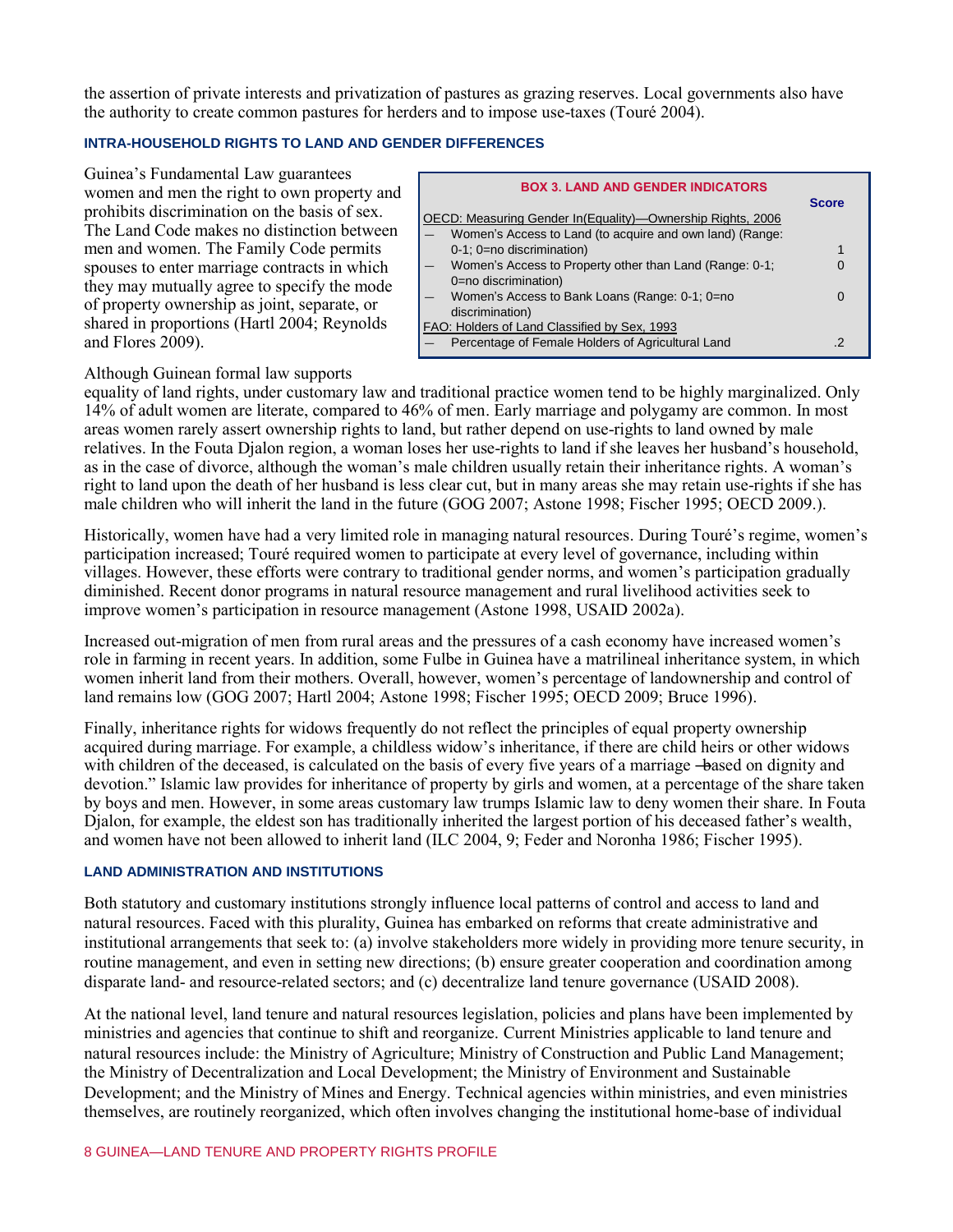agencies. Ministries have developed their own strategies and plans in isolation, without the benefit of coordination with other ministries (CIA 2009; USAID 2008; GOG 2010).

The Land Registry (*Bureau de la Conservation Foncièr*) is responsible for maintaining the land registry and processing formal land transactions (World Bank 2008).

The 1992 Land Code provides for the establishment of Land Commissions in each *commune* and the capital city of Conakry. The commissions are composed of seven members, of whom four are designated by the Ministries of Urbanism, Agriculture, Interior, and Mines; the three remaining members are to be designated by a prefect or governor. Land Commissions are charged with: 1) ensuring that land is actually being put to productive use; 2) facilitating agreements between parties when lands are expropriated in the public interest; 3) advising on the price that should be paid for buildings during preemptive acquisitions; and 4) opining on real estate transactions and any issues pertaining to the direction of the local government's land tenure policy. In practice however, few Land Commissions are active (AfDB 2008; USAID 2007; UNECA 2008).

The Rural Land Policy of 2001 envisions the decentralization of rural land management to local governments (*collectivités locales*) in the form of local-level land tenure and property rights administration institutions (CIFOR 2008).

Further, under the Pastoral Land Code, local governments are responsible for pastureland management tasks including: (a) the identification and demarcation of areas allocated for rainy-season grazing; (b) establishing the conditions regulating access to crop residues; (c) establishing conditions of access to developed pastoral zones; (d) determining the end of the period when free livestock movement is permitted; (e) establishing conditions of access to water points; and (f) determining the period when early fires are permitted (Touré 2004).

#### **LAND MARKETS AND INVESTMENTS**

.

Guinea's formal housing market is largely restricted to urban areas. In order to obtain secure land title, a property holder must register the land with the national land-tenure registry, a costly and cumbersome process that may impede transactions in the formal market. Formal urban housing markets are generally inaccessible to poor and low-income migrants to the area. Authorities are often unable to cope with the demands for planning, utility supplies, and urban management services such as sanitation and waste management, resulting in the development of informal settlements and slums that lack water and sanitation services. Security of tenure in these areas is therefore not very strong (World Bank 2008 ; Balbo 2009; UNECA 2008).

Rural land transactions in Guinea are embedded in customary principles and arrangements. As such, the country has a very limited rural land sales market. Land tends to remain with families or kinship groups and transfer informally within those networks. In the Fouta Djalon region, incidents of land within villages being bought and sold were limited to sales to former slaves or newcomers to an area, and were usually limited to sales of —iner" lands (*suntuure*) located near to or within villages As with the rest of West Africa, according to observers, customary land tenure in Guinea will likely show flexibility and adaptability despite the lack of (or in the face of) an active land-market since access to land is based on social connections, negotiations and logic (Fischer 1995; UNECA 2008; IIED 2002).

The Land Code provides that unregistered land in rural areas (the vast majority of rural land) is owned by the state. Few rural people have the knowledge and resources to register land, and the state has limited capacity to register land (USAID 2008; USAID 2007).

#### **COMPULSORY ACQUISITION OF PRIVATE PROPERTY RIGHTS BY GOVERNMENT**

According to Guinea's Constitution (1990), private property in general can only be expropriated: (1) where a public interest has been established; (2) for purposes of urban or rural development; and (3) where the public interest is compelling enough to justify a restriction of property rights and just compensation is paid (USAID 2008).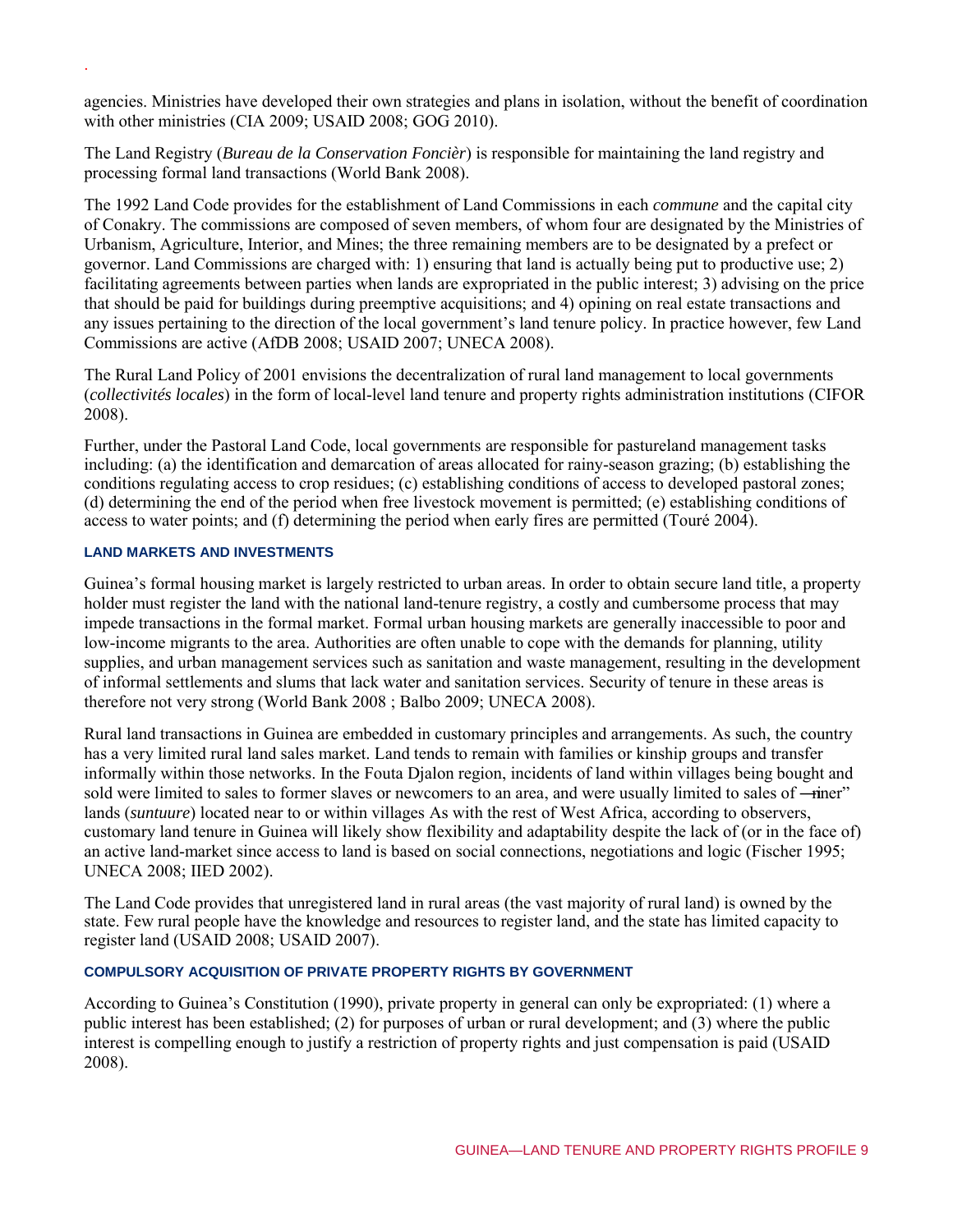Private land rights are generally considered well-protected from state expropriation in Guinean law. Under the Land Code, land expropriations must be in the public interest. Expropriation requires just compensation, and Guinea's Land Commissions are charged with responsibility for helping parties negotiate the amount of compensation. According to the Constitution expropriation may occur where public interest has been established and must adhere to a rigorous public process (Reynolds and Flores 2009; AfDB 2008; USAID 2008).

## **LAND DISPUTES AND CONFLICTS**

Land disputes and conflicts in Guinea are of varying scales and can be classified as conflicts between individuals and families, conflicts between pastoralists and sedentary farmers, and conflicts resulting from larger regional conflicts that have had sub-regional consequences. Causes of conflict, including growing commodification of rights and increased competition between various users of land in both rural and urban areas, are rooted in the social, economic and political realities of the region (UNECA 2008).

Intra-family conflict over inheritance rights to outer fields and family concession land is common in Guinea, and inter-family conflicts may arise between land users and landowners, such as in cases where individuals using borrowed land claim ownership rights. Disputes also occur when landholders migrate out of the area and others use the land and ultimately claim primary rights to the land (Fischer 1995).

One of the most common causes of conflict in Guinea is disputes related to conflicting land uses by herders and cultivators. Conflicts have been increasing as grazing land is degraded, herds increase, some pastoralists become more sedentary, and traditional methods of negotiating for land uses become less common. Fields used by cultivators are frequently damaged by the large number of livestock that pass through them, which has led to hostility and violence in some areas (Touré 2004; Fischer 1995).

Guinea has avoided civil war and large-scale conflicts that have occurred in Liberia, Sierra Leone, and Côte d'Ivoire, but refugees have moved into Guinea from these neighboring countries (including 21,856 from Liberia; 5259 from Sierra Leone, and 3900 from Côte d'Ivoire. A further 19,000 people are displaced within the country due to armed incursions from neighboring Liberia and Sierra Leone. In some areas these refugees and displaced peoples increase pressure on land and other natural resources, which has in some instances resulted in violent conflict. Small-scale conflict over access to land has arisen in *Guinée Forestière*, a rain forest area. In 1985, hundreds died when Malinke people and forest communities clashed over access to land, and the movement of people across borders has created the potential for renewed land conflict in that region (UNECA 2008; IDMC 2005; UNHCR 2008; Sarro 2009).

The formal court system does not have the capacity to handle rural land disputes. In 2007, the country had an aging population of 250 magistrates. The Supreme Council of the Magistracy is not yet functional, courthouses do not exist in the interior of the country, and recordkeeping is antiquated. In 2007, the Ministry of Justice received less than 1% of the national government's operating budget, and the independence and integrity of the justice system were compromised (GOG 2007).

In some cases, land conflicts are resolved by a customary chief. In others, a local agency steps in to mediate. Elected rural community officials, largely from the upper class, also intervene in matters regarding land. In the Fouta Djalon region, for example, there are five distinct levels to resolve disputes: (1) within the family; (2) by the council of village elders; (3) by the sector and district representatives; (4) by the district office; and (5) by the sub-prefect. Difficult disputes, such as those between clans, are mediated by the *Ligue Islamique Préfectorale* (Cotula et al. 2006; Fisher 1995).

The enforcement order of the Pastoral Land Code requires conciliation efforts before litigation over conflicts and recommends the creation of local and inter-prefectoral committees to manage livestock movements. Where they are functioning, these transhumance committees are overseen by the administrative authorities and are designed to include technicians from the livestock and agricultural services in the areas concerned as well as representatives of herders and farmers in the reception districts. In some areas the transhumance committees have reduced conflicts and encouraged disputing parties to play an active role in seeking solutions to their differences. These local committees are often able to deal effectively with issues related to access to natural resources and conflict management because their zones of intervention reflect the structure of pastoral and village lands as opposed to artificially created administrative boundaries (Touré 2004).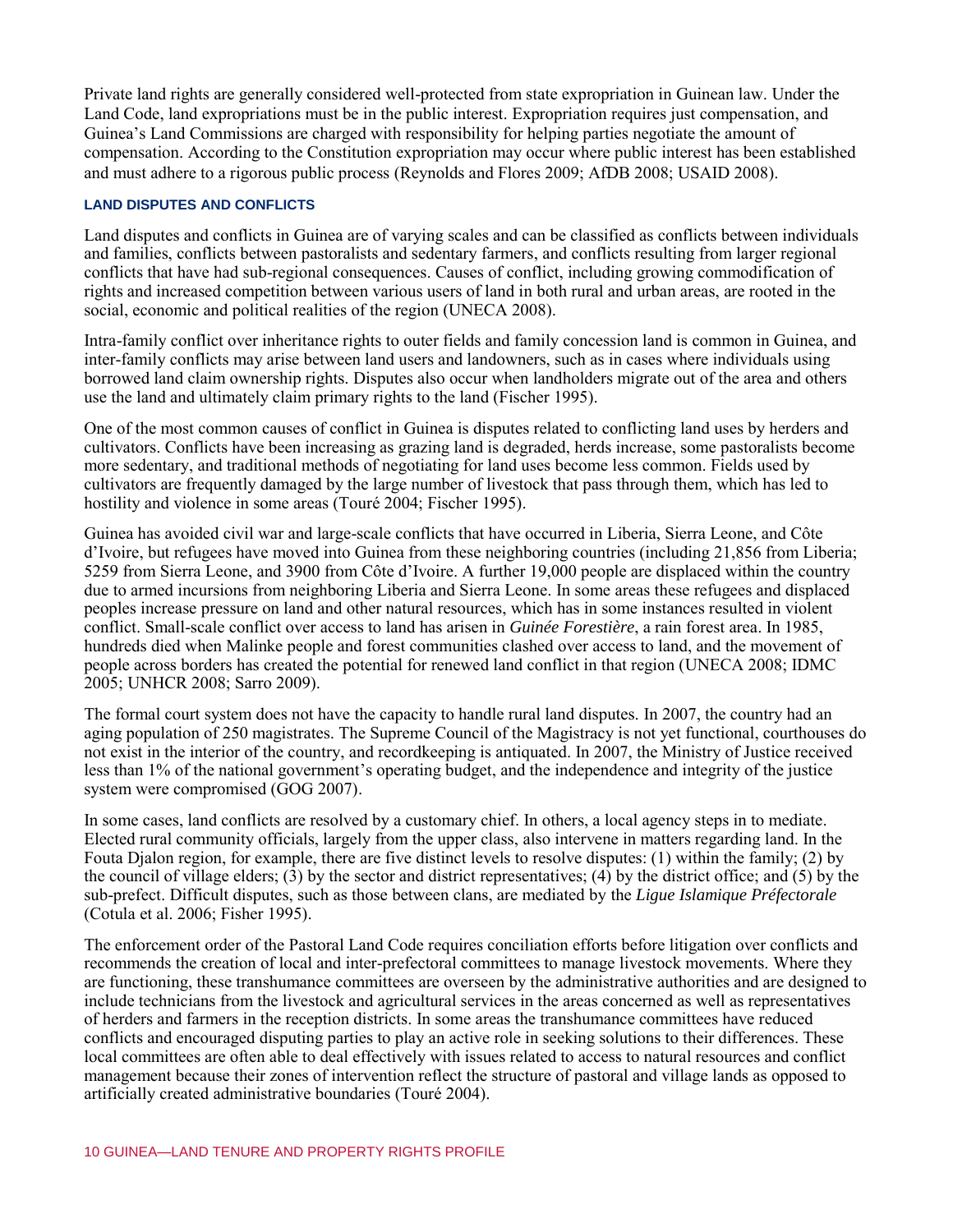#### **KEY LAND ISSUES AND GOVERNMENT INTERVENTIONS**

The 2001 Rural Land Policy called for: (1) improving the effectiveness of Guinea's existing land tenure legislation; (2) clarifying and securing land tenure property rights; (3) decentralizing land tenure management and increasing the participation of local actors; (4) reinforcing the land tenure administration institutional framework; and (5) developing pilot programs. The policy proposes a program (the *Plan Foncier Rural*) to inventory existing land rights, aims to protect the rights of vulnerable or marginal social groups, and seeks to harmonize property rights across existing bodies of natural resource legislation. The government has not yet implemented the programs and plans suggested by the land policy (USAID 2008; USAID 2007).

Guinea's Poverty Reduction Strategy Plan II (PRSP2007–2010) recognizes that support for family farming is key to transforming the rural economy in terms of jobs, food security, sustainable management of natural resources, poverty reduction, social cohesion and equity. The GOG identifies the conversion of subsistence agriculture into a modern, productive, and competitive system as the main challenge. The GOG's strategic objectives include: (1) supporting increased productivity and competitiveness of food crops, especially rice, on a sustainable basis; (2) ensuring rational and sustainable soil management by fighting erosion; (3) expanding the surface area of developed plains and low-lying areas; and (4) raising the productivity of farmland and strengthening sustainable soil management capabilities (GOG 2007).

The PRSP II also includes a government commitment to improving the living conditions of 75% of slum residents, development of the urban fringes to prevent the formation of new slums, and identification and categorization of slums in order to find adequate solutions to them (GOG 2007).

#### **DONOR INTERVENTIONS**

.

The US Government condemned the December 23, 2008 *coup d'état* and suspended all aid to Guinea, except for humanitarian assistance and programs in support of the democratic process. The suspension will remain in effect until civilian rule is restored, as characterized by free, fair, transparent and timely elections (USDOS 2009).

USAID's support for Guinea has included programs aimed at increasing agricultural production, improving economic conditions for farmers, and promoting responsible management of natural resources. USAID sectoral interventions in agriculture have focused on improvement in agricultural input policy at national and local levels, technical assistance to the GOG to help simplify and clarify agricultural export and import laws, and improvement of the GOG's capacity to assist farmers. USAID has supported the creation of farmers' associations, provided women's groups with capacity-building related to governance and natural resource management, and supplied farming associations with inputs (USAID 2009a).

USAID's Landscape Management for Improved Livelihood Project (LAMIL 2005–2007) aimed to stimulate agricultural markets, develop innovative and appropriate farming technologies, and improve governance on a local and national level. The agency also supported Africare, Adventist Development and Relief Agency (ADRA) and Opportunities Industrialization Centers International (OICI)'s work to build the capacity of community-based organizations (CBOs) and improve agricultural yields through more effective technologies and management systems. A follow up to the LAMIL project, focusing on the border between Guinea, Liberia and Sierra Leone, began in 2008 to provide further support for forestry co-management in another area. The project, known as the LAMIL-transboundary activity (LAMIL-TBA), takes place in an area that has experienced rapid population growth caused by a combination of the exodus of refugees from Sierra Leone during the civil war, declining soil fertility and widespread forest loss (USAID 2007; CIFOR 2008).

The African Development Bank (AfDB) has provided Guinea with assistance in the areas of environmental management and agricultural development. The World Bank has supported projects related to community empowerment, poverty alleviation and rural development, renewable energy, road rehabilitation, biodiversity and conservation and environmental management, and mitigating land and water degradation. The United Nations Development Programme (UNDP) has conducted projects on climate change, land management and conservation, and capacity-building for the global environment (AfDB 2004; World Bank 2006).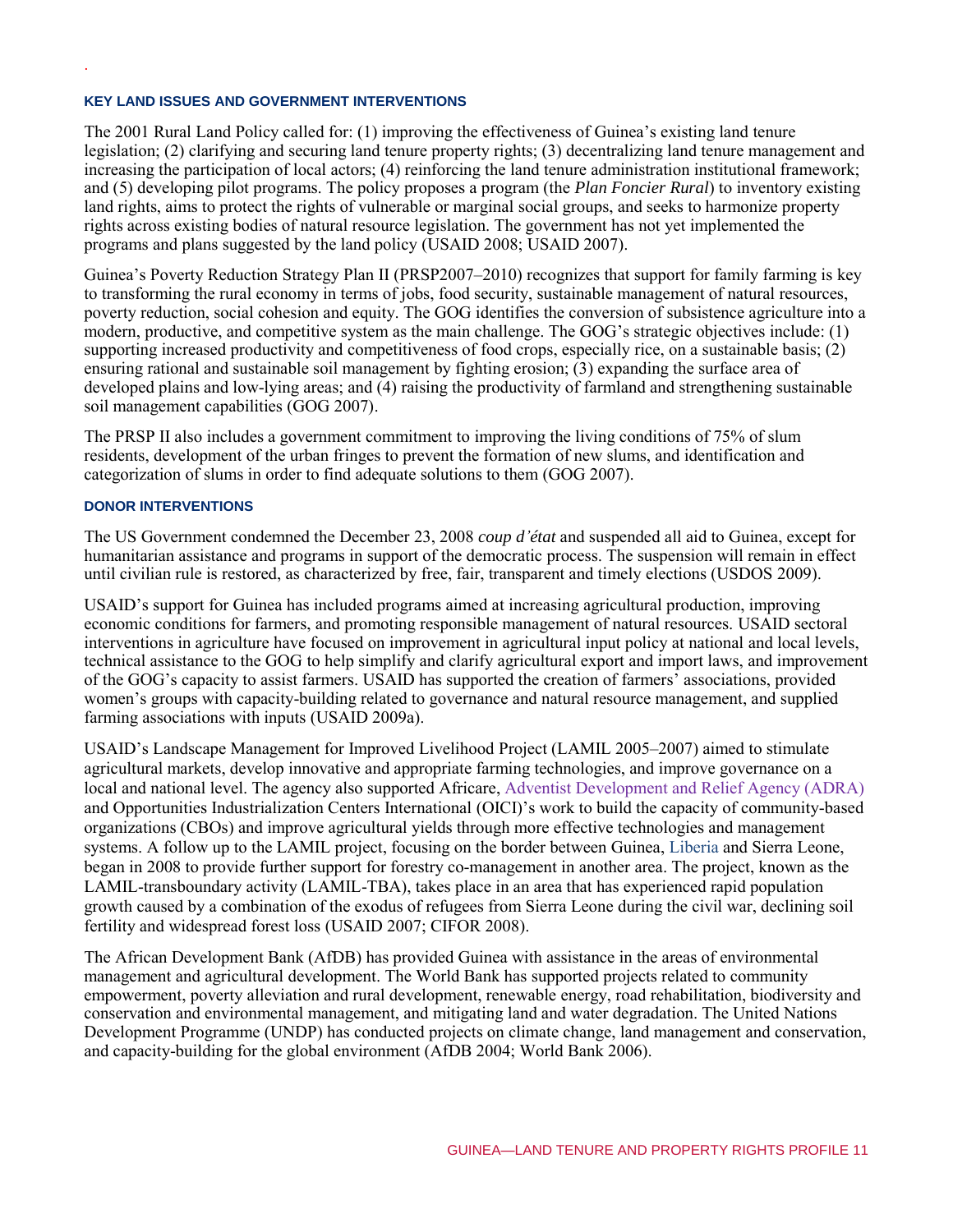## **2. FRESHWATER (LAKES, RIVERS, GROUNDWATER)**

## **RESOURCE QUANTITY, QUALITY, USE AND DISTRIBUTION**

Guinea is the source of every major West African river, and the country's watersheds are critical to the stability of water resources internally and in six other West African countries. Guinea's total renewable water resources are estimated at 226 cubic kilometers per year. These water resources are threatened by increasingly intense human activity and the risk of various kinds of pollution. The sustainable management of the Fouta Djallon highlands is a prerequisite for the efficient management of six major river basins – the Gambia, Kaba, Kolenté, Koliba, Niger and Senegal. Mountainous forests in the highlands are especially important in watershed protection (USAID 2009b; FAO 2005).

Agriculture accounts for 90% of total water withdrawal in Guinea. The northern and highland areas of Guinea suffer from low rainfall and rely on irrigation for agriculture. Agriculture in the coastal and forest regions, which have better rainfall, only requires irrigation in the dry season (World Bank 2009a; *Earthtrends* 2003; FAO 2005).

Sixty-two percent of households in Guinea have access to safe drinking water. The water supply is in poor condition. In 1999–2000, the daily per capita water supply was 47 liters. By 2004, Conakry had a daily per capita water supply of 20 liters and inland towns had only 7 liters. Factors contributing to the drop in water supply include poor use of existing capacity both in Conakry and in the interior, rapid urbanization, and insufficient facilities. Compounding these factors are administrative and institutional problems such as: (1) lack of strong, stable institutions; (2) lack of an independent agency capable of restraining arbitrary government action, regulating private operators, and enforcing contractual arrangements; and (3) lack of adequate conflict-resolution mechanisms for contract disputes. Inland households increasingly depend on wells and rivers for their water supply, which increases the risk of waterborne disease (GOG 2007; Menard and Clarke 2000).

## **LEGAL FRAMEWORK**

Guinea's Water Code (1994) provides the general management framework of water resources in the country. The Code covers rights of use, prevention of harm to water resources, hydrology works and installations, protected water zones and areas, planning and administration of the water resources, financing, tariffs and regulation of international waters (FAO 2005).

In addition to the Water Code, a plethora of formal laws have provisions governing water resources. The Land Code (1992) governs issues of water cleansing (rainwater, wastewater, waste solids and liquids) and urban hydrology. The Environment Code (1987) regulates continental water (subsoil and surface water), maritime water, and matters pertaining to environmental protection of water resources. The Forestry Code (1989) covers water conservation in relation to forest resources. The Mining Code (1995) covers geothermic subterranean water impacted by mining operations, and the Public Health and Sanitation Code (1997) addresses matters related to drinking water (FAO 2005).

Under customary and Islamic religious law, water resources are considered gifts of Allah. As such, water is considered a common-pool resource and cannot belong to anyone as private property. Some villages have communal management systems governing water access and use that reflect the persistence of customary and religious law, while in other areas reliance on communal systems has declined with installation of household wells (Fischer 1995).

#### **TENURE ISSUES**

At the local level, water is managed by local authorities and districts. Local authorities grant water-use rights insofar as they do not contradict the Water Code. In Conakry and some other urban areas, water rights are leased to operators. The water sector operator is responsible for collecting revenues and meeting operating and maintenance costs. The operator retains any surplus as profit. Although the use of lease contracts initially improved access to water sources in urban areas, increasing water tariffs have restricted poorer users from access, and many sources have since become inactive. The government is responsible for financing new investments within the water sector (FAO 2005; Turrell et al. 1999).

At the national and international levels water is a potential source of conflict. As with most countries in Africa, Guinea is particularly vulnerable to geopolitical implications of hydrological variations. Climate change, pollution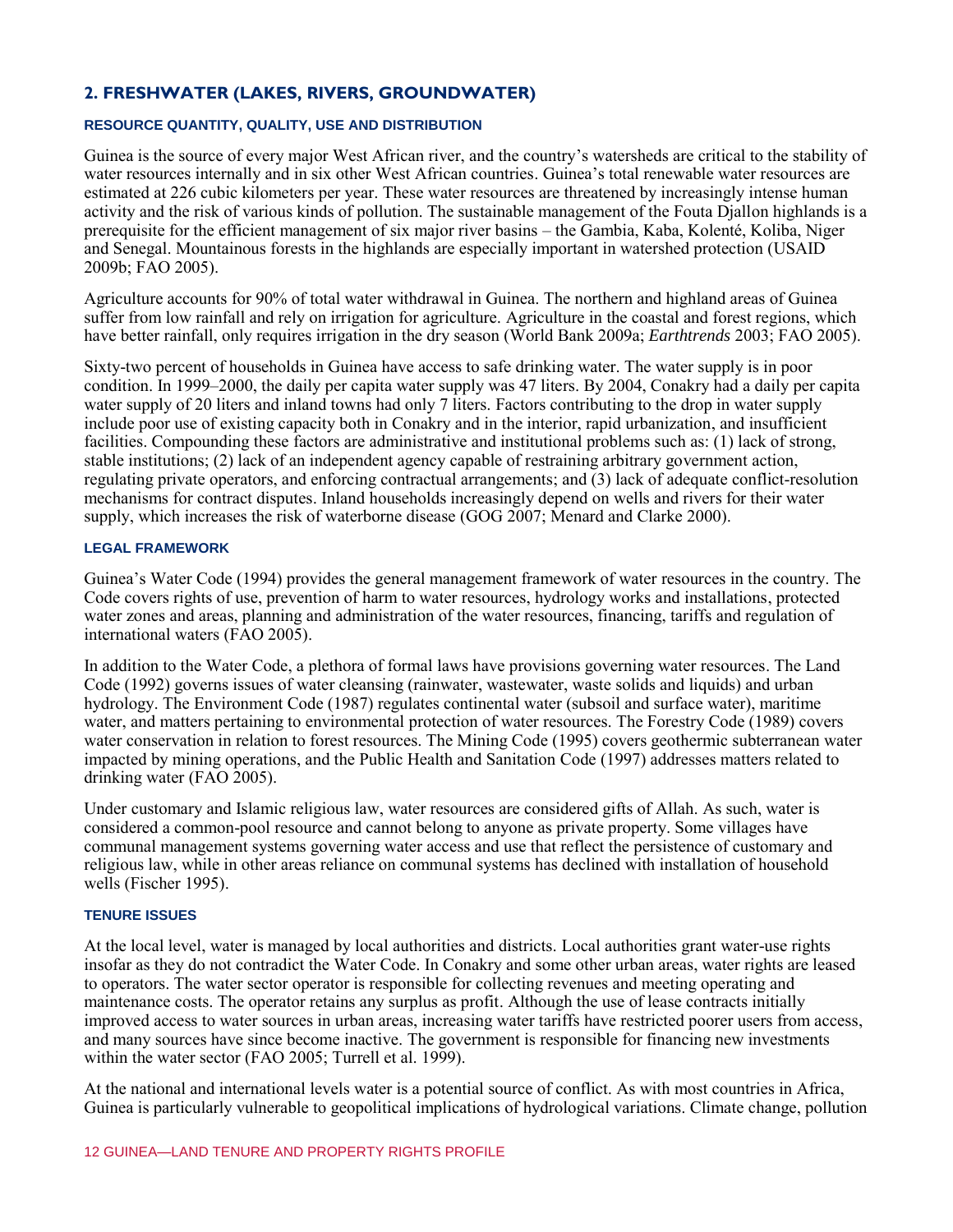from mining activities and scarcity of water contribute to tensions and even conflicts over water resources within Guinea and among West African states (Naisse 2005).

#### **GOVERNMENT ADMINISTRATION AND INSTITUTIONS**

.

The Ministry of Energy and Water Resources is charged with the conception, elaboration, implementation and the control of policy related to water resources and energy. The state-owned national water authority, *Société Nationale des Eaux de Guinée* (SONEG), and the *Société d'Exploitation des Eaux de Guinée* (SEEG), manage the country's water resources at the national level, while local authorities are in charge of granting and managing userights at the local level, as discussed above (GOG 2010; USAID 2007; FAO 2005; Turrell et al. 1999).

Other institutions involved in water resources include: (1) the Ministry for Fishing and Aquaculture; (2) the Ministry of Agriculture; (3) the Ministry of the Environment; (4) the Ministry of Decentralization and Local Government; (5) the Ministry of Mines and Geology; and (6) National Directorate of Water Resources (GOG 2010).

Guinea is included in the Niger, Senegal and Gambia river basins. The country is a member of the Authority of the Basin of Niger (ABN) and the Organization of Development of the Gambia River (OMVG) (FAO 2005).

#### **GOVERNMENT REFORMS, INTERVENTIONS AND INVESTMENTS**

The GOG's water resource management strategy focuses on improving access to drinking water, fighting water pollution, and achieving better water control for agriculture and livestock-breeding. Guinea's PRSP II (2007– 2010) identifies the following priorities in the water sector: (1) increasing the water supply in urban areas; (2) increasing supplies of safe drinking water; (3) reforming the sector's institutions; (4) improving private sector participation in the development and management of the water sector; (5) developing production infrastructure (especially well-drilling facilities); and (6) rehabilitating watering points that are more than 10 years old. The GOG is committed to drafting a National Program for Providing Safe Drinking Water and Sanitation in Rural Areas by 2015 (GOG 2007).

## **DONOR INTERVENTIONS AND INVESTMENTS**

Both USAID and FAO have projects focusing on the preservation and management of water resources of the Fouta Djallon highlands in the center of Guinea, which is the source of the Niger, Gambia, and Senegal Rivers. USAID has supported the international NGO, Population Services International (PSI), in its safe water initiatives in Guinea (FAO 2007; PSI 2009).

USAID partnered with the Ministry of Agriculture and other institutions on a climate change project that included the development of water control technologies. The World Bank supports watershed management projects in Guinea, as well as the development of water sanitation facilities (USAID 2009b; World Bank 2006).

## **3. TREES AND FORESTS**

## **RESOURCE QUANTITY, QUALITY, USE AND DISTRIBUTION**

In 2005 Guinea had 6.7 million hectares of forest, and 5.8 million hectares of other wooded areas. There are four primary forest types in Guinea: (1) mangrove; (2) dense humid forest; (3) dense dry forest; and (4) wooded savannah/other. Three million hectares of forest are used for conservation of biodiversity, 490,000 hectares for the protection of soil and water, and 103,000 hectares for forestry production (FAO 2006).

Guinea has 164,000 hectares of protected areas, making up 0.7% of total land. The country has six types of protected areas: *parc national* (national park) ; *réserve naturelle intégrale* (strict nature reserve) ; *réserve naturelle gérée* (managed nature reserve) ; *réserve spéciale* (special reserve) or *sanctuaire de faune* (faunal sanctuary) ; *zone d'intérêt cynégétique* (trophy hunting zone) ; and *zone de chasse* (hunting zone). Classified forests receive some protection as government property, but that protection does not necessarily include biodiversity conservation (FAO 2006; USAID 2007).

With an estimated annual deforestation rate of 0.5%, it is believed that about 35,000 hectares of forest are lost every year in Guinea. As of 2005, less than 1% of forest cover in Guinea was primary forest (ACDF 2010).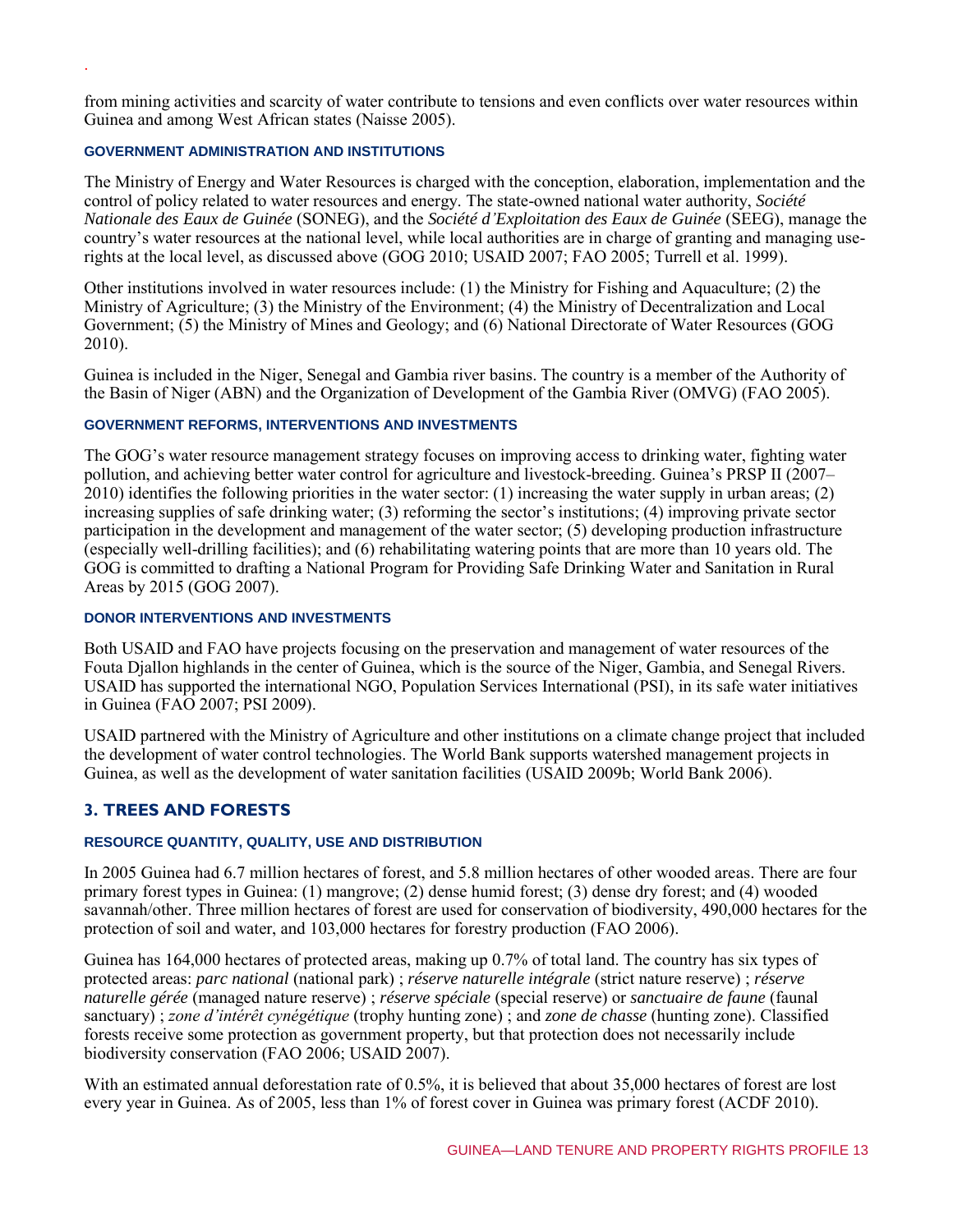The forests of Guinea have been highly impacted by fires, logging, infrastructure development, agriculture and human conflict. For example, the Fouta Djallon region, which is covered with sedges gradually giving way to savanna woodland in the Upper Guinea region, is subjected to extensive burning. Slash-and-burn agriculture also threatens forested areas, as has unregulated harvesting of natural resources in forest areas. Commercial logging is accelerating throughout Guinea as a result of timber exports. Local populations have historically relied on forests for wood, roots, bark, leaves, fruit, medicines, and forage for livestock. Ninety-five percent of the population uses wood for fuel. Increasing population pressures and lack of agricultural development on traditional farmland have pushed rural people to encroach on forestland to meet needs for fuel, food, and income. Conflicts in Guinea and surrounding countries have increased the difficulty of managing forest resources, as parties to national and regional conflicts use forest resources to fund their activities (Fairhead and Leach 2000; GOG 2007; Catterson et al. 2001; Fischer 1995; FAO 2006; USAID 2007).

#### **LEGAL FRAMEWORK**

Guinea's Forestry Code, 1999 (*Loi L/99/013/AN portant Code Forestier*), governs the country's forests. The Code also establishes guides for the protection of the national forests and the management of its key resources. The Code recognizes the need to engage the rural population in a participatory management process for both classified and community forests, and the right for communities to manage forests through local forest associations. It devolves control of the forest to the country's elected rural councils, supported by forestry service representatives. The Code recognizes the need for forest management plans (*plans d'aménagement)* to be prepared in collaboration with the local population, and calls for the transformation of forest service agents from enforcers to advisors. Implementing decrees for the Forestry Code have not yet been adopted (Catterson et al. 2001; Fischer and Furth 2000; USAID 2007; World Bank 2006).

Other legislation related to Guinea's forests include: the Wildlife Code (Loi L/99/038/AN), enacted in 1998, which sets out the policy on the protection of wildlife and their habitats as well as the regulation of hunting of unprotected species; the Environmental Protection Law (*Code de la Protection et de la Mise en Valeur de L'environnement, Ordonnances* N°045/PRG/87 *et* N°022/PRG/89), which seeks to combine protection of the environment with sustainable development of natural resources; and the Decentralization Law (*Loi Portant Code des Collectivités Locales en République de Guinée*), which defines the legal regime and rights of local collectives. Guinea is a signatory to several international agreements on environmental practices and policies (ACDF 2010; USAID 2008).

## **TENURE ISSUES**

The Forestry Code divides Guinea's forestland into three categories: (1) state forests; (2) forest areas of decentralized collectives; and (3) unclassified forest areas. Outside classified forests, administrative organs have no control over use of forest resources, including logging. Even within classified forests, logging areas are often undefined or not respected, licenses are not required, and in some areas logging has been uncontrolled (FAO 2006).

The Forestry Code recognizes the customary rights of communities living within or close to forests. Under customary law, communities with rights to forestland or land adjacent to forests generally have rights to use the land and forest products. The Code permits local communities to use wood products to meet domestic requirements and to graze livestock in classified forests. The Code does not recognize rights of local communities to engage in commercial logging. To curb the 0.5% annual deforestation rate, the Code specifies that forest areas should be protected against any form of degradation or destruction caused by factors such as overuse or overgrazing (Touré 2004; Bruce 1996).

#### **GOVERNMENT ADMINISTRATION AND INSTITUTIONS**

Despite the good intent of the Forestry Code, forest policies, plans, and legislation have been implemented by continually shifting and restructuring government ministries. In 1986, Guinea established a Ministry of Natural Resources, Energy, and Environment.. Following a restructuring in 1993, a Ministry of Energy and Environment emerged. In 1996, the —Enwonment" was housed in the Ministry of Mining and Geology. In 2004, Guinea created the more specialized Ministry of the Environment. In 2007, the -Environment" moved to the Ministry of Agriculture, Livestock, Environment, Water, and Forests. In 2008 the GOG created the Ministry of Sustainable Development and Environment. Very recent restructuring of Ministries now puts forest-related activities within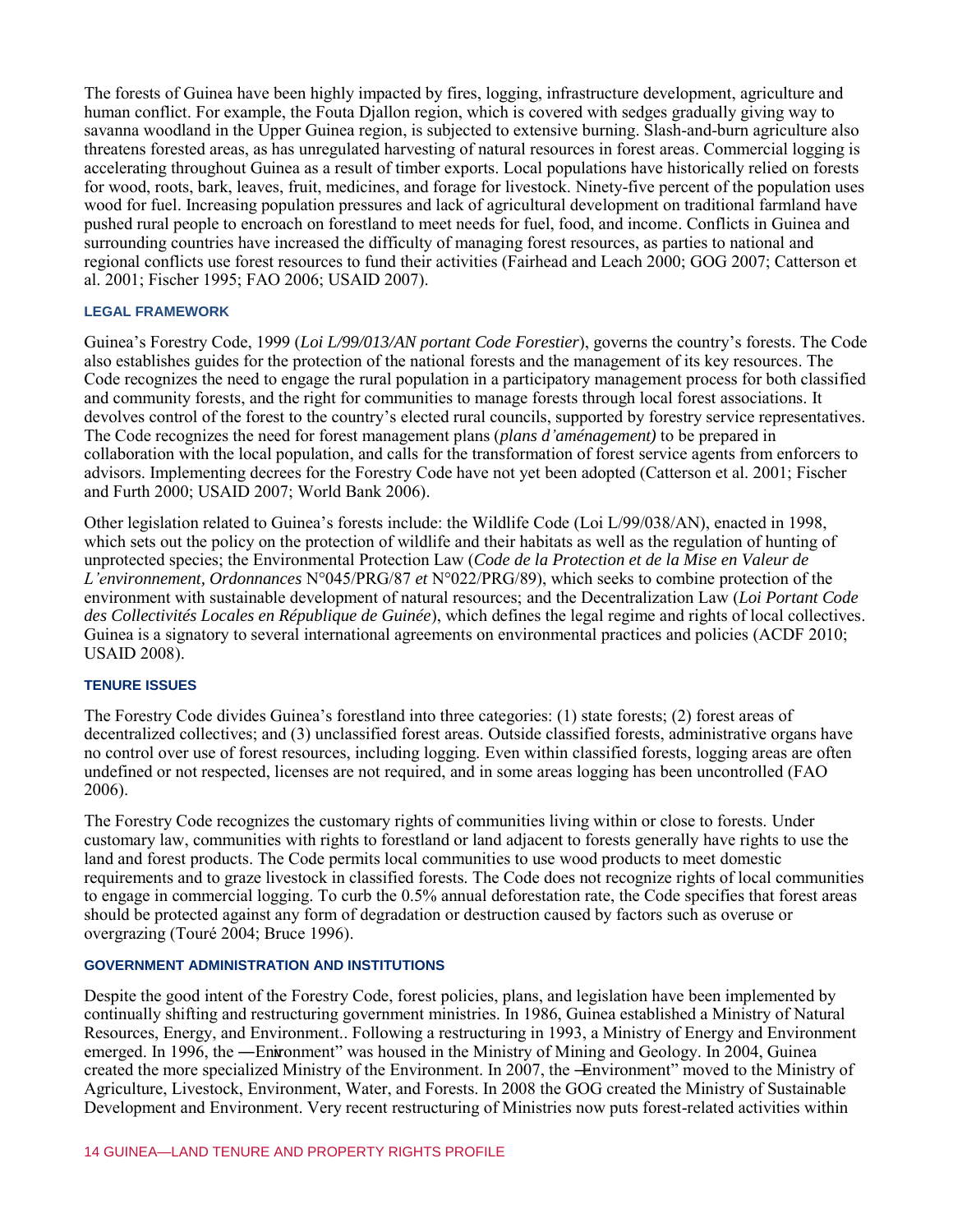the Ministry of Environment and Sustainable Development. The Directorate of National Forests and Wildlife, *Directrice Nationale des Forets et de la Faune* (DNFF) appears to have survived throughout these numerous permutations of ministry functions (USAID 2007; USAID 2008; GOG 2010).

These government institutions charged with protecting forest resources face challenges in identifying the forest classification (e.g., classified, protected) and applying and enforcing appropriate regulations. In addition, many of the DNFF's already struggling programs have stalled as a result of this political upheaval as salary payments and other basic operating funds are reduced or eliminated (Deutsch 2009; USAID 2008).

## **GOVERNMENT REFORMS, INTERVENTIONS AND INVESTMENTS**

The GOG's PRSP II (2007–2010) recognizes the value of the country's forests and the threats posed by unregulated use. The GOG's strategy for managing forests and protected areas focuses on: (1) evaluation, protection and exploitation of national resources, including biodiversity; (2) expanding and strengthening management of the protected areas; (3) supporting community forestry; (4) expanding forest areas; and (5) building institutional capacity (GOG 2007).

## **DONOR INTERVENTIONS AND INVESTMENTS**

.

Over the last decades, USAID has facilitated a number of natural and forest resource management projects in Guinea, including introducing the concept of co-management of classified forests. Three USAID/Guinea projects have involved co-management of forests: Natural Resources Management (NRM) or *Programme de Gestion des Ressources Naturelles à la Direction Nationale des Eaux et Forêts* (PGRN in French) (1993–1999); the Enlarged Project for Natural Resources Management (*Winrok*) (1999–2005); and the Landscape Management for Improved Livelihoods (LAMIL) project (2005–2007). LAMIL worked in four areas of the country and was designed to improve on the previous two programs, which USAID evaluations found to be successful at improving the status of classified forests but not the biodiversity, governance, and livelihoods of surrounding communities. Specific activities include teaching nursery techniques, providing trees for reforestation, supporting co-management of classified forests and community forests, conducting agroforestry techniques and extension activities, supporting biotechnology research for improved planting materials, and producing marketing information and support for agricultural products (USAID 2007).

USAID has provided technical support to assist the GOG to develop laws and practices regulating protected forests, parks, endangered species, and water sources as well as co-management and decentralization of authority over natural resources. Working with local NGOs, USAID supported the creation of community forest user groups. The user groups created forest management plans that included plans for reforestation, protection of water sources, rehabilitation of degraded areas, implementation of agroforestry practices, and fire prevention techniques (USAID 2009a; Catterson et al. 2001; USAID 2005; USAID 2002b; World Agroforestry Center 2008).

The United States Forest Service (USFS)'s International Program has worked with USAID within the PGRN program to develop participative management, effective policy development, information management, and sound personnel management within the forest department offices. The program has assisted the GOG in conducting forest inventories, developing capacity-building and training programs for forest staff, supplying equipment, and hosting the first West African Regional Workshop on Sustainable Forest Management in November 2007 (USFS 2007).

Between 2007 and 2010, the USFS also participated in Phase I of the Sustainable and Thriving Environments for West Africa Regional Development (STEWARD) program, in which USFS worked with a network of leading local and international environmental organizations, governments, regional working groups, and local communities to promote a regional approach for biodiversity conservation in West Africa. In FY 2008, two assessments were conducted which identified key transboundary priority zones across the Upper Guinea Forest Ecosystem. Also, stakeholder networks were developed through the STEWARD Forum and FRAMEweb.org website (USFS n.d.; Frameweb.org 2009).

UNDP implemented a nine year (1999–2008) project, Conservation of the Biodiversity of the Nimba Mountains through Integrated and Participatory Management, to conserve the biodiversity of the Nimba Mountains in Guinea's forest region. The project used a participatory approach to integrated ecosystem management and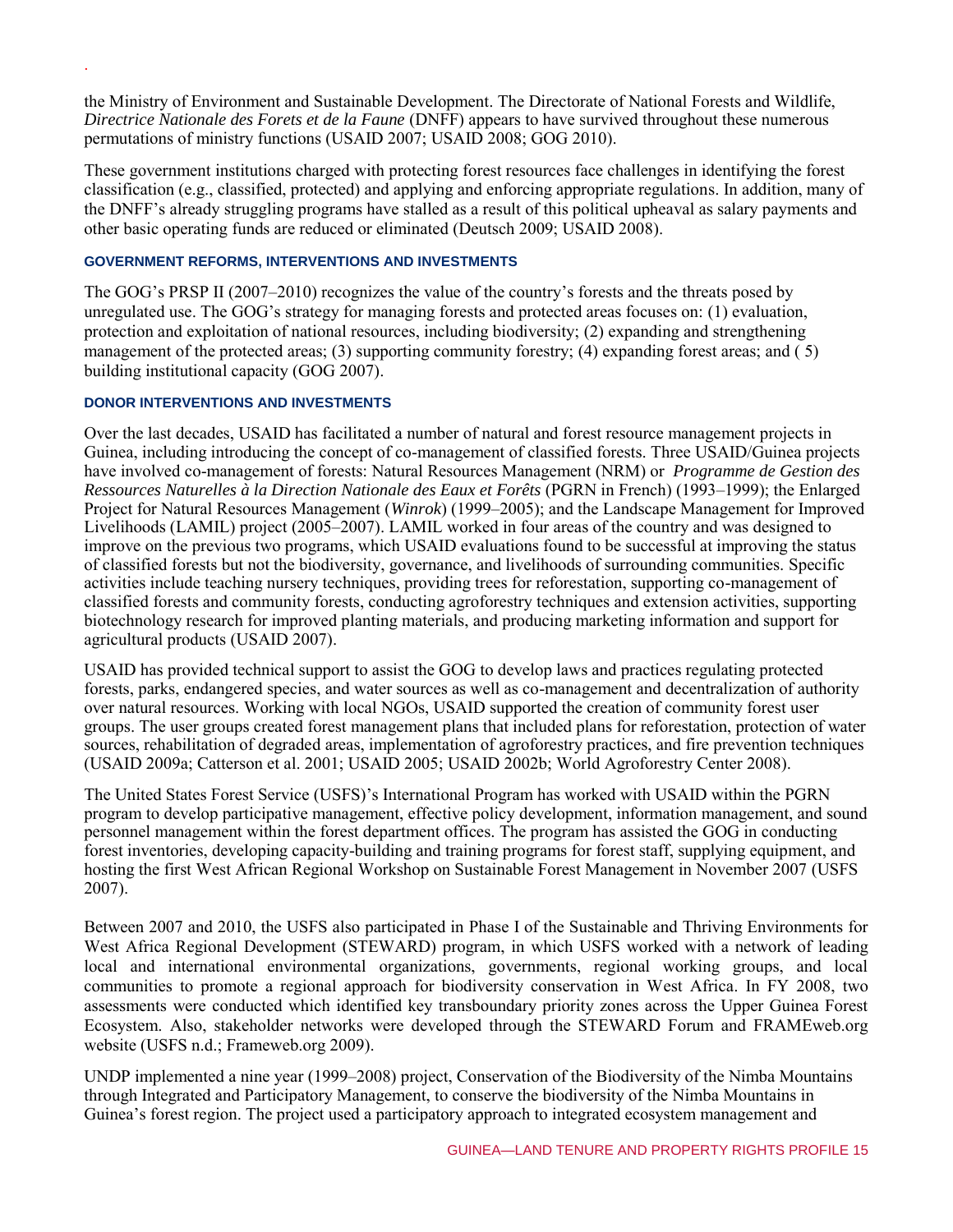enhanced the mainstreaming of biodiversity conservation into local and national sustainable development planning. Guinea is receiving technical assistance from the United Nations Environment Programme (UNEP) and UNDP to establish an information-exchange center to catalog and evaluate existing levels of biodiversity in the region (USAID 2007).

The European Union (EU), USAID, the Economic Community of West African States (ECOWAS)**,** the African Union (AU), and a number of other international organizations have either suspended or severely restricted most forms of aid to Guinea, including in the forestry sector, until a democratically-elected civilian government is established (Deutsch 2009).

## **4. MINERALS**

## **RESOURCE QUANTITY, QUALITY, USE AND DISTRIBUTION**

Guinea is rich in minerals, possessing an estimated one-third of the world's proven reserves of bauxite, more than three billion tons of high grade iron ore reserves, significant deposits of diamonds, more than 200 million tons of gold reserves, undetermined quantities of uranium, and large potential reserves of other valuable minerals. Recent oil discoveries in Ghana indicate that Guinea also might have significant oil reserves and, in 2009, China began negotiations with Guinea's government for access to oil and mineral reserves (Dragotto et al. 2005; World Bank 2009b; *UPI* 2009; *MBendi* 2009).

Minerals generate 90% of Guinea's export earnings, approximately 90% of which are derived solely from bauxite exports. Guinean bauxite supplies nearly 50% of the U.S. and Canadian import markets. On a global scale, approximately 15% of all finished aluminum is produced from Guinean bauxite (Dragotto et al. 2005; *UPI* 2009).

The bauxite and alumina sector has contributed to environmental degradation through the removal of vegetation, destruction of the soil, habitat loss and fragmentation, air pollution through contaminated dust, and water pollution through mineral tailings. The Mount Nimba Biosphere Reserve is threatened by iron ore mining (Campbell 1997; Baker et al. 2003; USAID 2007).

Some areas of Guinea are reserved for artisanal (small-scale) mining, mostly for gold. Artisanal miners have been prevalent in the country since the colonial era and they continue to operate at the present time. Women make up 75% of artisan or small-scale mining in Guinea. The artisanal mining sector is difficult to regulate, and smuggling in and out of the country remains a problem (Gberie 2001; ARD 2008; GOG Mining Code 1995; Logan 2004).

Competition over mineral resources, particularly diamonds, has resulted in conflict in areas bordering Sierra Leone and Liberia. As a result, many mining companies operating in border regions have been forced to shut down. The mining sector has suffered from lack of accountability and corruption. For decades, political elites have siphoned off proceeds from Guinea's mineral wealth. Between 2006 and 2007, mining laborers launched a series of strikes to demand wage increases and union participation in Guinea's economic and social policy. A violent strike in 2007 forced most bauxite and alumina productions to halt temporarily (Bermúdez-Lugo 2008; Campbell 2009; Dufka 2009; Baker et al. 2003; Gberie 2001).

#### **LEGAL FRAMEWORK**

Guinea's Mining Code of 1995 was revised and amended in 1998. The Mining Code governs exploration, prospecting, operation, possession, holding, circulation, trade and transformation of mineral or fossil substances in Guinea and the tax regulations applicable to such activities. The Mining Code established the Center of Promotion and Development of Mining to deal with all aspects of investment in the mining sector (GOG Mining Code 1995; Bermúdez-Lugo 2008).

Mining companies are legally obliged to pay taxes to owners of the land they mine, and are encouraged to support additional local development projects that will improve people's lives (IRIN 2008).

#### **TENURE ISSUES**

Under Guinea's Mining Code, the state owns all mineral or fossil substances in Guinea and grants extraction by license, permit, or concession. By law, all mining operations must comply with environmental laws. De facto compliance is under considerable debate (GOG Mining Code 1995; IRIN 2008).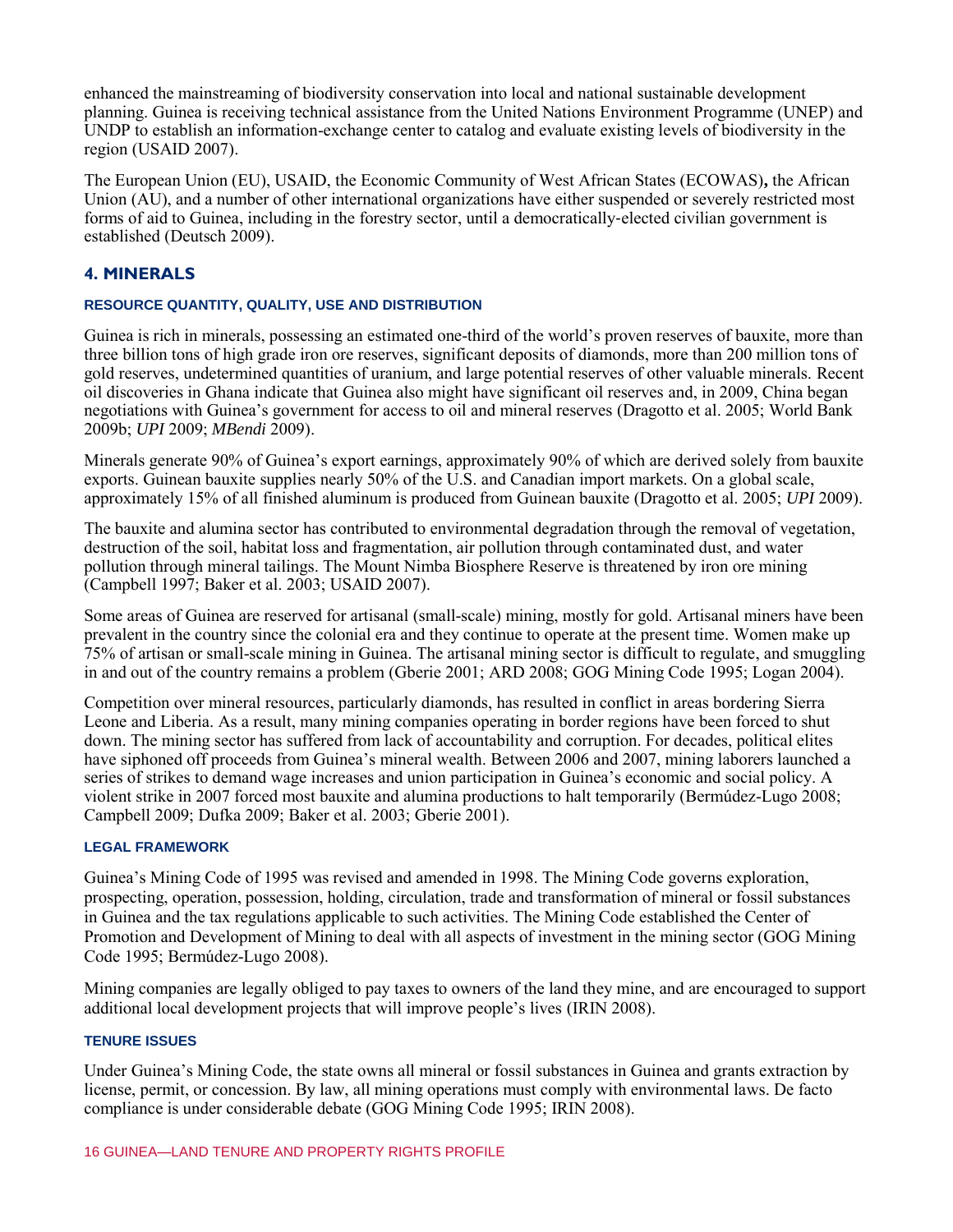Any natural or juridical person may seek permission to mine in Guinea. Types of mining titles include: (1) staking permits; (2) artisanal operation license; (3) mining prospecting permit; (4) mining operation permit; (5) mining concession; (6) quarrying titles; (7) quarry prospecting permits; and (10) quarry opening permits (GOG Mining Code 1995).

Mining agreements define the rights and obligations of the respective parties. The Government may choose not to renew a mining agreement or may revoke a permit if: exploration is contrary to the public interest; the recipient of the permit violates the Mining Code; the recipient fails to pay taxes or maintain a register; the recipient assigns or transfers the rights without prior approval; or the recipient fails to use the permit (GOG Mining Code 1995).

Despite requirements of current mining regulations, the conditions governing mining contracts have often been the result of specific contracts negotiated between state representatives and companies (Campbell 2009).

Conflicts surrounding the mining industry emanate from communities near mining companies that have advocated for companies to: provide access to electricity and safe drinking water; curtail the effects of pollution surrounding the industry on livelihoods; and improve funding for local development projects. Conflicts peaked in 2007 when mining communities staged massive demonstrations in Mambia, Boke` and Conakry to express their grievances (IRIN 2008).

## **GOVERNMENT ADMINISTRATION AND INSTITUTIONS**

.

The mission of the Ministry of Mines and Geology is the formulation, implementation and monitoring of policy related to the mining, geology and hydrocarbons sectors in Guinea. The *Centre de Promotion et de Dévelopement Minière* (CPDM) deals with all aspects of mining investment in the country (Wright 2003; GOG 2007).

Since 2008 the GOG has been revising its mining contracts with foreign mining companies. Administration of the sector remains in flux in the midst of political uncertainty in the country (IRIN 2008).

## **GOVERNMENT REFORMS, INTERVENTIONS AND INVESTMENTS**

The GOG's PRSP II (2007–2010) includes plans to promote major mining projects in iron and aluminum by facilitating the construction of infrastructure (trans-Guinean railway, deepwater mining port) to support largescale projects. The government is revising its Mining Code and taxation system to support the increased investment. With the help of the World Bank, the government has drawn up a Model Mining Agreement *(Convention Minière type-CMT)* that includes: procedures for renewing or withdrawing an exploration permit; jurisdiction and authority of Ministry of Mines officials; clarification of surface rights; and provisions for community development (GOG 2007).

Guinea joined the Extractive Industries Transparency Initiative (EITI) in 2005 and has collected and reconciled data on the payment flows of mining companies and revenue collected by the government in order to meet audit requirements. The government has also established a Directorate of Research and Projections Department within the Ministry of Mines and Geology to collect, analyze and synthesize technical, economic and strategic information. The Directorate will be responsible for establishing basic objectives with respect to the exploitation of mineral and mining resources and sustainable management of the environment (GOG 2007).

#### **DONOR INTERVENTIONS AND INVESTMENTS**

The World Bank is supporting a US \$15 million Mineral Sector Induced Growth Program designed to assist the GOG to develop a framework for resource management and economic linkages that ensures that mining activities: (a) benefit the people of Guinea, in particular the communities and regions where mining assets are located; and (b) serve as a catalyst and an engine of private-sector-led growth for other sectors of the economy. The program has components designed to strengthen the government's capacity to collect mining revenue, develop new economic opportunities – especially for micro, small, and medium enterprises – and strengthen central and local institutions (World Bank 2009c; Wright 2003).

USAID and USDOS are currently operating the Property Rights and Artisanal Diamond Development Program (PRADD) in Guinea. PRADD supports the Kimberley Process, which seeks to suppress the trade of conflict diamonds. Guinea has participated in the program since 2003. In order to retain membership in the program, Guinea is required to adhere to policies designed to reduce the illicit diamond trade. The project is currently in its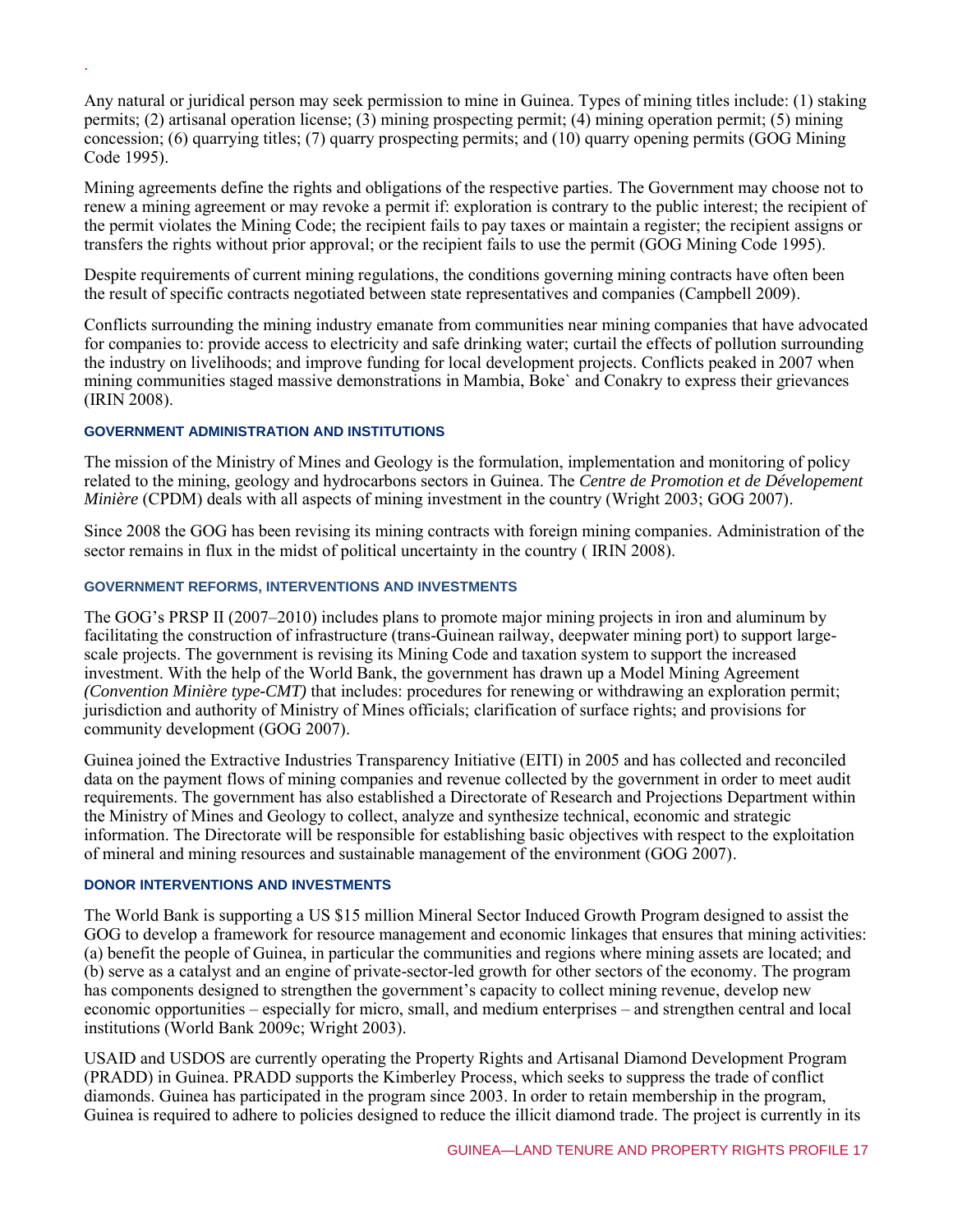pilot phase, which will include a property rights and information management policy review and a stakeholder education project on local development from diamond mining (ARD 2008).

In addition the CPDM receives international financial support, much coming from the World Bank, to harmonize the Mining Code with other national legislation, to undertake new surveys and to create a national database of geological information (*MBendi* 2009).

## **5. DATA SOURCES (SHORT LIST)**

- FAO. 2005. Aquastat. Guinea.<http://www.fao.org/nr/water/aquastat/countries/guinea/indexfra.stm>(accessed 7 September 2010).
- Fischer, Julie E. 1995. Report on natural-resource management practices and tenure constraints and opportunities in the diafore watershed, Fouta Jalon, Guinea. *LTC Research Paper 122*. University of Wisconsin-Madison: Land Tenure Center.
- GOG. 2007. Guinea: Poverty Reduction Strategy Paper PRSP 2 (2007-2010), IDA/SecM2007-0684. Ministry of Economy, Finance, and Planning.

- Reynolds, Thomas H; and Arturo A Flores. 2009. Foreign Law Guide: Guinea profile.<http://www.foreignlawguide.com/> (accessed 7 September 2010, subscription required).
- Touré, Oussouby. 2004. The impact of pastoral legislation on equitable and sustainable natural resource management in Guinea. Issue Paper No. 126. London: IIED.
- UN. 2010. World Statistics Pocketbook: Guinea.<http://data.un.org/CountryProfile.aspx?crName=GUINEA>(accessed 6 July 2010).
- USAID. 2007. Guinea biodiversity and tropical forests 118/119 assessment. [http://pdf.usaid.gov/pdf\\_docs/PNADK880](http://pdf.usaid.gov/pdf_docs/PNADK880.pdf) [.pdf](http://pdf.usaid.gov/pdf_docs/PNADK880.pdf) (accessed 7 September 2010).
- ——. 2008. Property rights and artisanal diamond development (PRADD) pilot program. [http://pdf.usaid.gov/pdf\\_docs/](http://pdf.usaid.gov/pdf_docs/PNADP019.pdf) [PNADP019.pdf](http://pdf.usaid.gov/pdf_docs/PNADP019.pdf) (accessed 7 September 2010).

## **6. DATA SOURCES (COMPLETE LIST)**

ACDF. *See* African Conservation and Development Foundation.

- ADF. *See* African Development Fund.
- AfDB. *See* African Development Bank.
- ARD. *See* Associates in Rural Development.
- African Conservation and Development Foundation. 2010. Profile: Guinea.<http://www.acdef.org/guinea.html>(accessed 9 July 2010).
- African Development Bank. 2004. Rural development support project for the north-west Fouta Djallon area. Project Preparation Facility. Tunis-Belvedère: Tunisia.
	- ———. 2008. Land policy initiative: a framework to strengthen land rights, enhance productivity and secure livelihoods: regional assessment on land policy in West Africa. Tunis-Belvedère:Tunisia.

<sup>———. 2010</sup>b. *Séminaire gouvernemental* (Government Seminar)*.* [http://www.guinee.gov.gn/seminaire\\_gouv](http://www.guinee.gov.gn/seminaire_gouv20101.php) [20101.php](http://www.guinee.gov.gn/seminaire_gouv20101.php) (accessed 26 September 2010).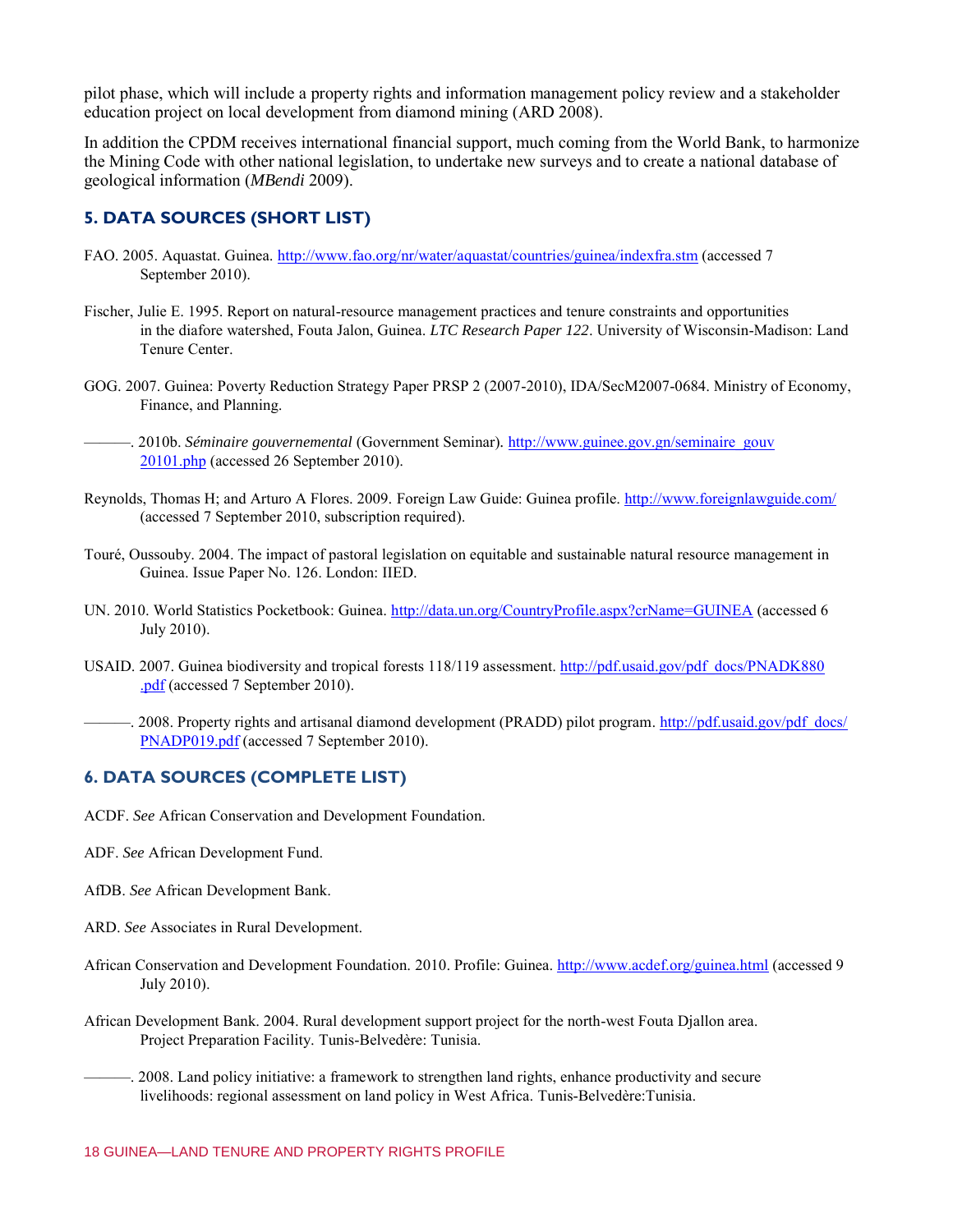- African Development Fund. 2005. *République de Guinée: document de stratégie par pays axée sur les résultats 2005*–*2009.* Département des Operations par Pays Région Ouest. Tunis-Belvedère: Tunisia.
- Associates in Rural Development, Inc. 2008. Property rights and artisanal diamond development program Guinea: quarter 1 progress report. USAID, Washington DC**.** [http://pdf.usaid.gov/pdf\\_docs/PDACN216.pdf](http://pdf.usaid.gov/pdf_docs/PDACN216.pdf) (accessed 7 September 2010).
- Astone, Jennifer. 1998. Incorporating local history into planning documents: a case study from Guinea, West Africa. *World Development,* 26, (9): 1773–1784.
- Baker, Muri and Robert Clausen, et al. 2003. Conflict timber: dimensions of the problem in Asia and Africa. Volume III (African Cases). Burlington, Vermont: ARD.
- Balbo, Marcello. 2009. Urban growth, migration and development perspectives in sub-saharan Africa. University of Venice, Italy. [http://www.cespi.it/CESPI-SID/Balbo-Urban\\_growth.pdf](http://www.cespi.it/CESPI-SID/Balbo-Urban_growth.pdf) (accessed 8 September 2010).
- Bermúdez-Lugo, Omayra. 2008. The mineral industry of Guinea. *United States Geological Survey 2007 Minerals Yearbook*. Washington DC: USGS.
- Bruce, John. 1996. Country profiles of land tenure: Africa, 1996. Research paper for the University of Wisconsin, Madison, Land Tenure Center. http://pdf.wri.org/ref/elbow 98 synthesis.pdf (accessed 8 September 2010).
- CERF. *See* Central Emergency Response Fund.
- CIA. *See* Central Intelligence Agency.

.

- CIFOR. *See* Center for International Forestry Research.
- Campbell, Bonnie. 1997. Environmental policies, mining and structural adjustment in Guinea. Paper presented at the International Studies Association 37<sup>th</sup> Annual Conference, 21 March, Toronto, Canada. [http://www.er.uqam.](http://www.er.uqam.ca/nobel/ieim/IMG/pdf/EnvironmentalPolicies-Guinea.pdf) [ca/nobel/ieim/IMG/pdf/EnvironmentalPolicies-Guinea.pdf](http://www.er.uqam.ca/nobel/ieim/IMG/pdf/EnvironmentalPolicies-Guinea.pdf) (accessed 8 September 2010).
- ———. 2009. Guinea and bauxite-aluminum: the challenges of development and poverty reduction. In *Mining in Africa: regulation and development,* ed. Bonnie Campbell, Ch. 2. Uppsala: The Nordic Africa Institute. [http://www.](http://www.idrc.ca/en/ev-141151-201-1-DO_TOPIC.html) [idrc.ca/en/ev-141151-201-1-DO\\_TOPIC.html](http://www.idrc.ca/en/ev-141151-201-1-DO_TOPIC.html) (accessed 8 September 2010).
- Catterson, Thomas and B. Thiam, et al. 2001. Programmatic environmental assessment of co-management of reserved forests in Guinea. USAID/Guinea. [http://www.irgltd.com/Resources/Publications/Africa/2001-04%20Co-Managemement](http://www.irgltd.com/Resources/Publications/Africa/2001-04%20Co-Managemement%20of%20Reserved%20Forests-Guinea.pdf) [%20of%20Reserved%20Forests-Guinea.pdf \(](http://www.irgltd.com/Resources/Publications/Africa/2001-04%20Co-Managemement%20of%20Reserved%20Forests-Guinea.pdf)accessed 8 September 2010).
- Center for International Forestry Research. 2008. Thinking Beyond the Canopy: CIFOR Annual Report. [http://www.cifor.](http://www.cifor.cgiar.org/publications/pdf_files/AReports/AR2008.pdf) [cgiar.org/publications/pdf\\_files/AReports/AR2008.pdf](http://www.cifor.cgiar.org/publications/pdf_files/AReports/AR2008.pdf) (accessed 8 July 2010)
- Central Emergency Response Fund. 2006. CERF in the Republic of Guinea 2006. CERF United Nations. [http://ochaonline](http://ochaonline.un.org/CERFaroundtheWorld/Guinea2009/Guinea2008/Guinea2007/Guinea2006/tabid/1864/language/en-US/Default.aspx) [.un.org/CERFaroundtheWorld/Guinea2009/Guinea2008/Guinea2007/Guinea2006/tabid/1864/language/en-](http://ochaonline.un.org/CERFaroundtheWorld/Guinea2009/Guinea2008/Guinea2007/Guinea2006/tabid/1864/language/en-US/Default.aspx)[US/Default.aspx \(](http://ochaonline.un.org/CERFaroundtheWorld/Guinea2009/Guinea2008/Guinea2007/Guinea2006/tabid/1864/language/en-US/Default.aspx)accessed 8 September 2010).
- Central Intelligence Agency. 2009. Chiefs of State and Cabinet Members of Foreign Governments. [https://www.cia.gov](https://www.cia.gov/library/publications/world-leaders-1/world-leaders-g/guinea.html) [/library/publications/world-leaders-1/world-leaders-g/guinea.html \(](https://www.cia.gov/library/publications/world-leaders-1/world-leaders-g/guinea.html)accessed 16 July 2010).
- -. 2010. World Factbook: Guinea. https://www.cia.gov/library/publications/the-world-factbook/geos/gv.html (accessed 25 June 2010).
- Clapp, Jennifer. 1993. Interpreting agricultural performance in Guinea under structural adjustment. *Canadian Journal of African Studies,* 27 (2):173–195.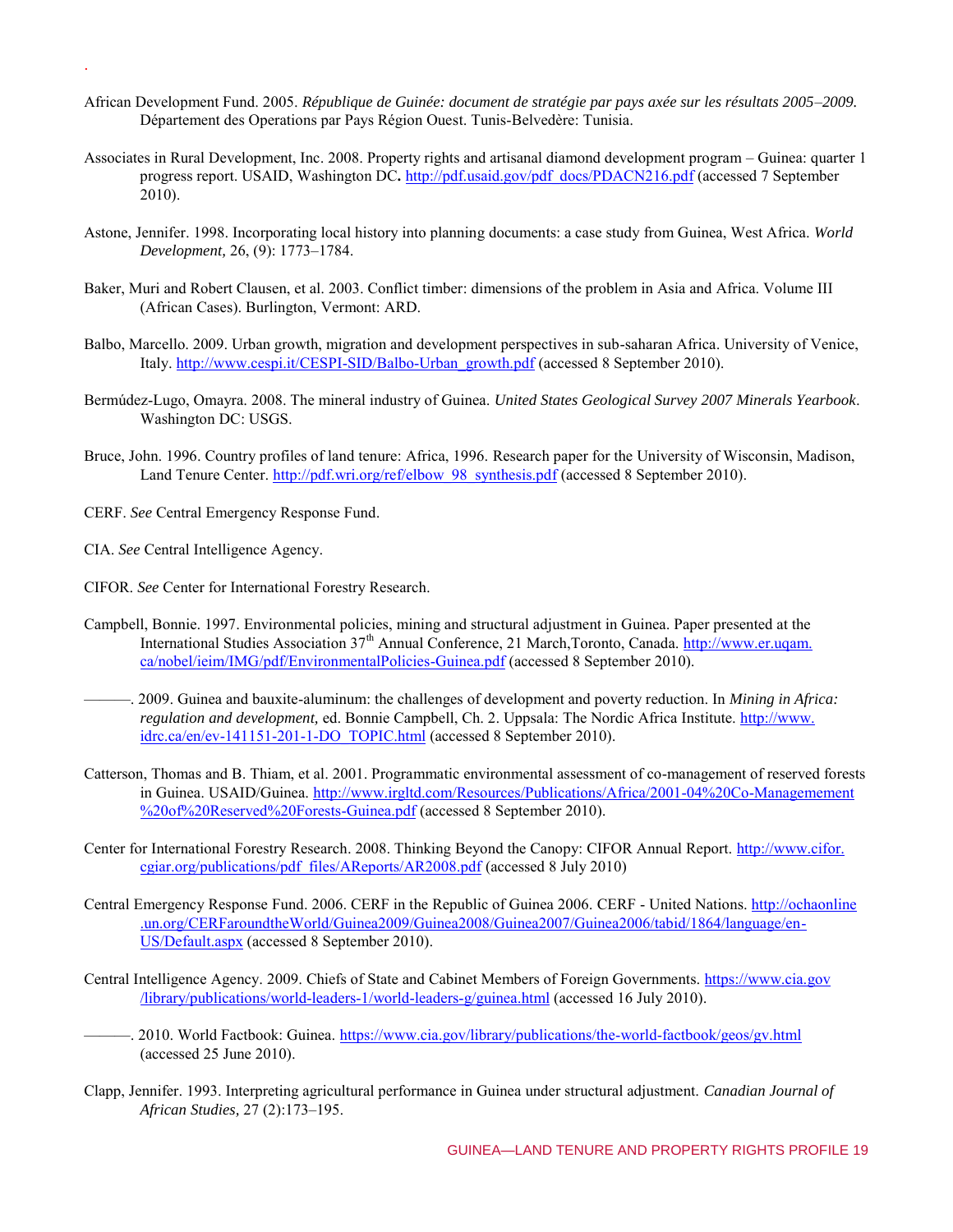- Cotula, Lorenzo, ed. 2006. Changes in —eustomary" land tenure systems in Africa. Working Paper for the Livelihood Support Program. Rome: FAO.
- Deutsch, Mike. 2009. Status Report on the Bakoun Forest Reserve Republic of Guinea, West Africa. [http://www.frameweb](http://www.frameweb.org/adl/en-US/4276/file/584/Bakoun_Study_Report_2009-1.pdf) [.org/adl/en-US/4276/file/584/Bakoun\\_Study\\_Report\\_2009-1.pdf](http://www.frameweb.org/adl/en-US/4276/file/584/Bakoun_Study_Report_2009-1.pdf) (accessed 16 July 2010).
- Dragotto, Ellen M. et al. 2005. Guinea Infrastructure Technical Needs Assessment: Final Report for USAID. [http://pdf.](http://pdf.usaid.gov/pdf_docs/PNADJ568.pdf) [usaid.gov/pdf\\_docs/PNADJ568.pdf](http://pdf.usaid.gov/pdf_docs/PNADJ568.pdf) (accessed 8 September 2010).
- Dufka, Corinne. 2009. Guinea's depressingly familiar strongman. *The Guardian*[. http://www.hrw.org/fr/news/2009/09/](http://www.hrw.org/fr/news/2009/09/30/guineas-depressingly-familiar-strongman) [30/guineas-depressingly-familiar-strongman](http://www.hrw.org/fr/news/2009/09/30/guineas-depressingly-familiar-strongman) (accessed 8 September 2010).
- *Earthtrends.* 2003. Water resources and freshwater ecosystems—Guinea. [http://earthtrends.wri.org/pdf\\_library/country](http://earthtrends.wri.org/pdf_library/country_profiles/wat_cou_324.pdf) profiles/wat\_cou\_324.pdf (accessed 8 September 2010).
- FAO. *See* Food and Agriculture Organization
- Fairhead, James and Melissa Leach. 2000. Webs of power: forest loss in Guinea. *Seminar,* 486. [http://www.india-seminar.](http://www.india-seminar.com/2000/486/486%20fairhead%20leach.htm) [com/2000/486/486%20fairhead%20leach.htm](http://www.india-seminar.com/2000/486/486%20fairhead%20leach.htm) (accessed 8 September 2010).
- Food and Agriculture Organization. 2003. Forestry outlook study for Africa: subregional report West Africa. FOSA. [http://](http://www.fao.org/DOCREP/005/Y8732E/Y8732E00.HTM) [www.fao.org/DOCREP/005/Y8732E/Y8732E00.HTM](http://www.fao.org/DOCREP/005/Y8732E/Y8732E00.HTM) (accessed 8 September 2010)
- —. 2005. Aquastat. Guinea.<http://www.fao.org/nr/water/aquastat/countries/guinea/indexfra.stm>(accessed 8 September 2010)
- ——. 2006. Country forestry profiles harvesting practices: Guinea. [http://www.fao.org/countryprofiles/index.asp?lang](http://www.fao.org/countryprofiles/index.asp?lang=en&iso3=GIN&subj=5) [=en&iso3=GIN&subj=5](http://www.fao.org/countryprofiles/index.asp?lang=en&iso3=GIN&subj=5) (accessed 8 September 2010).
- ——. 2007. Fouta Djallon highlands integrated natural resource management project (GEF)[. http://www.fao.org/forestry/](http://www.fao.org/forestry/12191-0-0.pdf) [12191-0-0.pdf](http://www.fao.org/forestry/12191-0-0.pdf) (accessed 8 September 2010).
- Feder, Gershon and Raymond Noronha. 1986. Land rights systems and agricultural development in sub-saharan Africa. *The World Bank Research Observer*, 2(2):143–169.
- Fischer, Julie E. 1995. Report on natural-resource management practices and tenure constraints and opportunities in the diafore watershed, Fouta Jalon, Guinea. LTC Research Paper 122. University of Madison, Wisconsin: Land Tenure Center.
- Fischer, Julie E. and Rebecca Furth. 2000. A performance improvement review of the Nialama classified forest comanagement program. Rapport No. 77. Conakry, Guinea: Projet Elargi de Gestion des Ressources Naturelles.
- Frameweb.org. 2009. Co-management of state classified forests in Guinea : information on approaches to integrated natural resource management. [http://frameweb.org/adl/en-US/4730/file/684/2009June9\\_Flyer\\_1\\_Co-management.doc](http://frameweb.org/adl/en-US/4730/file/684/2009June9_Flyer_1_Co-management.doc) (accessed 14 October 2010).
- Freudenberger, Mark, Judith Carey and Aiah Lebbie. 1997. Resiliency and change in common property regimes in West Africa: The case of the *Tongo* in the Gambia, Guinea, and Sierra Leone. *Society & Natural Resources* 10 (4):383– 402.
- Gberie, Lansana. 2001. Destabilizing Guinea: diamonds, Charles Taylor and the potential for wider humanitarian catastrophe. Occasional paper for the Diamonds and Human Security Project. Partnership Africa Canada: Ottawa.

GOG. *See* Government of Guinea.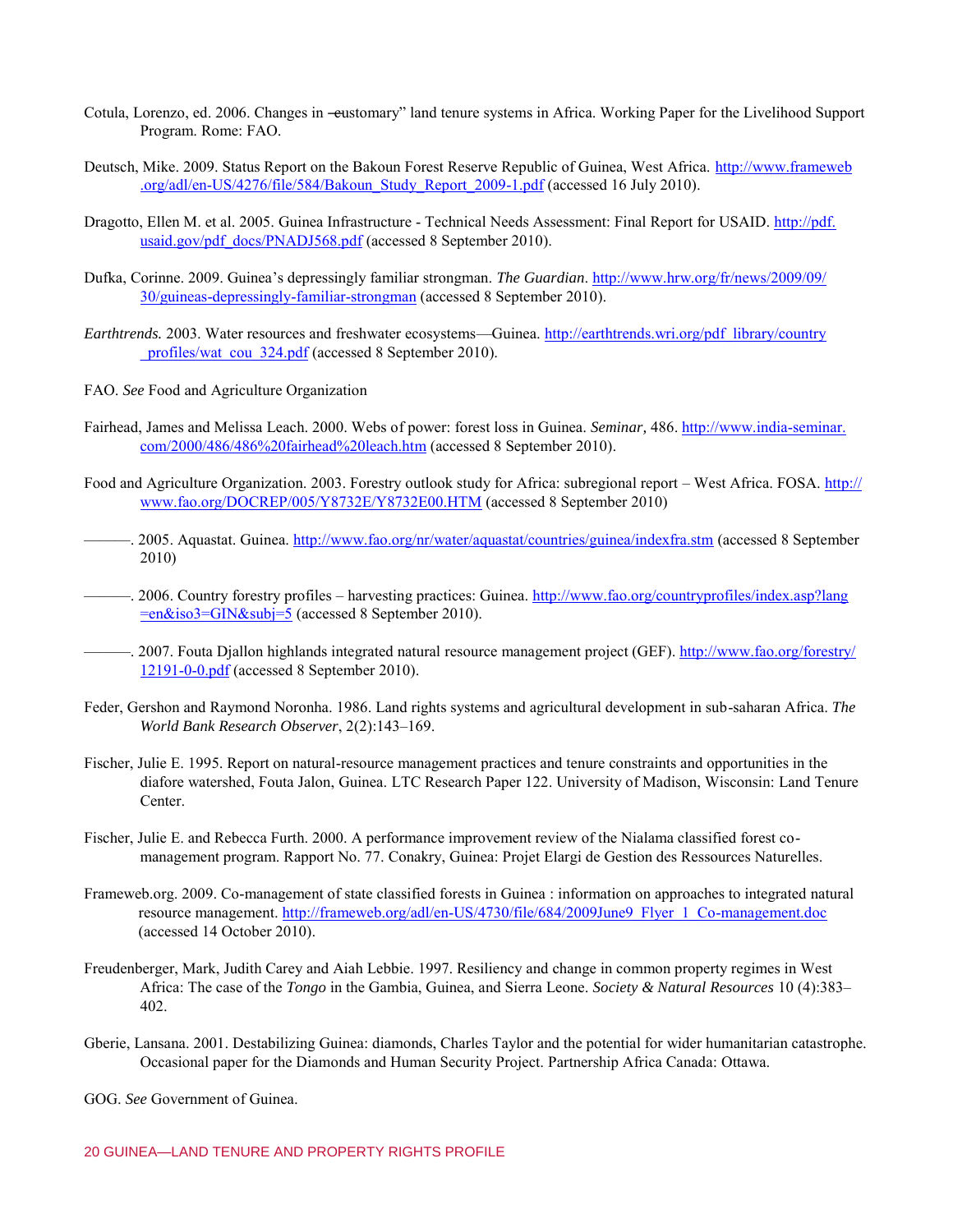- Government of Guinea. 1995. Mining Code. [http://us-africa.tripod.com/consulaatguinee/miningCode.html \(](http://us-africa.tripod.com/consulaatguinee/miningCode.html)accessed 26 September 2010).
- ———. 2007. Guinea: Poverty Reduction Strategy Paper PRSP 2 (2007–2010). Ministry of Economy, Finance, and Planning. IDA/SecM2007-0684.
- 2010a. Ministry Website. [www.guinee.gov.gn/](http://www.guinee.gov.gn/) (accessed 13 August 2010).
- ———. 2010b. *Séminaire gouvernemental* (Government Seminar)*.* [http://www.guinee.gov.gn/seminaire\\_gouv](http://www.guinee.gov.gn/seminaire_gouv20101.php) [20101.php](http://www.guinee.gov.gn/seminaire_gouv20101.php) (accessed 26 September 2010).
- Grell, Herman and Michael Kirk. 2000. The role of the donors in influencing property rights over pastoral resources in subsaharan Africa. In *Property Rights, Risk, and Livestock Development in Africa*, eds. Nancy McCarthy et al., Ch. 2. CAPRI/CGIAR. [http://www.capri.cgiar.org/pdf/proprights\\_ch02.pdf](http://www.capri.cgiar.org/pdf/proprights_ch02.pdf) (accessed 3 March 2010).
- Hartl, Maria. 2004. Rural women's access to land and property in selected countries. FAO, IFAD, ILC. [http://www.](http://www.landcoalition.org/docs/ccedawr.htm) [landcoalition.org/docs/ccedawr.htm \(](http://www.landcoalition.org/docs/ccedawr.htm)accessed April 2009).
- IDMC. *See* Internal Displacement Monitoring Center
- IIED. *See* International Institute for Environment and Development
- ILC. *See* International Land Coalition

.

- IRIN. *See* Integrated Regional Information Networks.
- Integrated Regional Information Networks. 2008. Guinea: winners and losers in Guinea's bauxite industry. [http://www.](http://www.irinnews.org/report.aspx?ReportID=78653) [irinnews.org/report.aspx?ReportID=78653](http://www.irinnews.org/report.aspx?ReportID=78653) (accessed 9 July 2010).
- Internal Displacement Monitoring Center. 2005. Guinea's forgotten internal displacement crisis. Norwegian Refugee Council[. http://www.internal-displacement.org/8025708F004CE90B/\(httpCountrySummaries\)/6FB3993](http://www.internal-displacement.org/8025708F004CE90B/(httpCountrySummaries)/6FB3993B49E0B6AC802570C00056B6E2?OpenDocument&count=10000) [B49E0B6AC802570C00056B6E2?OpenDocument&count=10000](http://www.internal-displacement.org/8025708F004CE90B/(httpCountrySummaries)/6FB3993B49E0B6AC802570C00056B6E2?OpenDocument&count=10000) (accessed 8 September 2010).
- International Institute for Environment and Development. 2002. *Making land rights more secure: West Africa.* [http://www](http://www.oxfam.org.uk/resources/learning/landrights/west.html) [.oxfam.org.uk/resources/learning/landrights/west.html](http://www.oxfam.org.uk/resources/learning/landrights/west.html) (accessed 19 July 2010).
- Logan, Marty. 2004. Making mining work: bringing poverty-stricken, small-scale miners into the formal private sector. Mining Policy Research Initiative. Montevideo, Uruguay: IDRC Regional Office for Latin American and the Caribbean.
- *MBendi*. 2009. Mining in Guinea: overview.<http://www.mbendi.com/indy/ming/af/gu/p0005.htm#sectors>(accessed 8 September 2010).
- Menard, Claude and George Clarke. 2000. A transitory regime: water supply in Conkary, Guinea. Policy Research Working Paper 2362. Washington DC: World Bank Group.
- Niasse, Madiodio. 2005 . Climate-induced water conflict risks in West Africa: recognizing and coping with increasing climate impacts on shared watercourses Human Security and Climate Change Workshop Asker, Norway, 21–23 June.<http://www.gechs.org/downloads/holmen/Niasse.pdf>(accessed 9 July 2010).
- OECD. *See* Organisation for Economic Cooperation and Development.

Organisation for Economic Cooperation and Development. 2009. Social institutions and gender index: Guinea. [http://](http://genderindex.org/country/guinea/)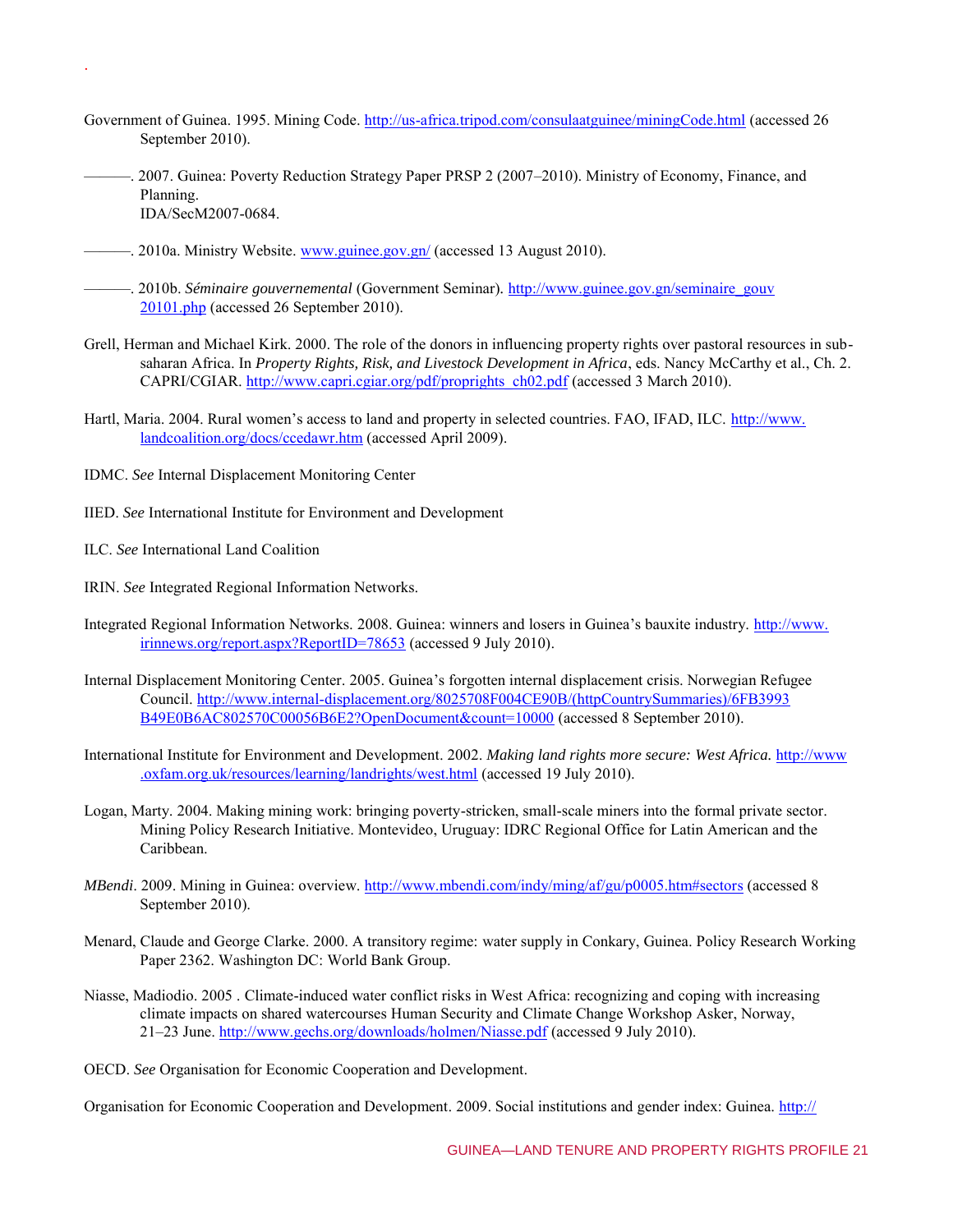genderindex.org/country/guinea/ (accessed 8 September 2010).

PSI. *See* Population Services International.

Population Services International. 2009. Guinea.<http://www.psi.org/guinea>(accessed 8 September 2010).

- Reynolds, Thomas H. and Arturo A. Flores. 2009. Foreign Law Guide: Guinea profile.<http://www.foreignlawguide.com/> (accessed 8 September 2010; subscription required).
- Sarro, Ramon. 2009. *The Politics of Religious Change on the Upper Guinea Cost: Iconoclasm Done and Undone*. Edinburgh: Edinburgh University Press.
- Touré, Oussouby. 2004. The impact of pastoral legislation on equitable and sustainable natural resource management in Guinea. Issue Paper No. 126. London: IIED.

Turrell, Robin et al. 1999. *Urban Water Supply and Sanitation*. Washington DC: World Bank.

- UN. *See* United Nations.
- UNECA. *See* United Nations Economic Commission for Africa.
- UNHCR. *See* United Nations High Commission for Refugees.
- *UPI.* See *United Press International.*
- USAID. *See* United States Agency for International Development.
- USDOS. *See* United State Department of State.
- USFS. *See* United States Forest Service.
- United Nations. 2010. World Statistics Pocketbook: Guinea.<http://data.un.org/CountryProfile.aspx?crName=GUINEA> (accessed 6 July 2010).
- United Nations Economic Commission for Africa. 2008. Land policy initiative: a framework to strengthen land rights, enhance productivity and secure livelihoods, regional assessment on land policy in West Africa. [http://www.uneca](http://www.uneca.org/sdd/events/land-policy/LandPolicyInitiative.pdf) [.org/sdd/events/land-policy/LandPolicyInitiative.pdf](http://www.uneca.org/sdd/events/land-policy/LandPolicyInitiative.pdf) (accessed 8 September 2010).
- United Nations High Commission for Refugees. 2008. Guinea. *UNHCR Global Appeal 2008-2009*:173–176[. http://www.](http://www.unhcr.org/home/PUBL/474ac8d30.pdf) [unhcr.org/home/PUBL/474ac8d30.pdf](http://www.unhcr.org/home/PUBL/474ac8d30.pdf) (accessed 8 September 2010).
- *United Press International.* 2009. China steps up mineral grab in Africa. *Energy Resources*, 23 October. [http://www.upi](http://www.upi.com/Science_News/Resource-Wars/2009/10/23/China-steps-up-mineral-grab-in-Africa/UPI-64571256319810/) [.com/Science\\_News/Resource-Wars/2009/10/23/China-steps-up-mineral-grab-in-Africa/UPI-64571256319810/](http://www.upi.com/Science_News/Resource-Wars/2009/10/23/China-steps-up-mineral-grab-in-Africa/UPI-64571256319810/) (accessed 8 September 2010).
- United States Agency for International Development. 2002a. Guinea: success stories, empowering local communities. [http:](http://www.usaid.gov/regions/afr/ss02/guinea3.html) [//www.usaid.gov/regions/afr/ss02/guinea3.html](http://www.usaid.gov/regions/afr/ss02/guinea3.html) (accessed 8 September 2010).
- —. 2002b. Guinea: Program Data Sheet 675-001[. http://www.usaid.gov/pubs/cbj2003/afr/gn/675-001.html](http://www.usaid.gov/pubs/cbj2003/afr/gn/675-001.html) (accessed 16 July 2010).
- ———. 2005. USAID/Guinea annual report FY 2005[. http://permanent.access.gpo.gov/lps96125/2005/PDACD865.pdf](http://permanent.access.gpo.gov/lps96125/2005/PDACD865.pdf)  (accessed 8 September 2010).